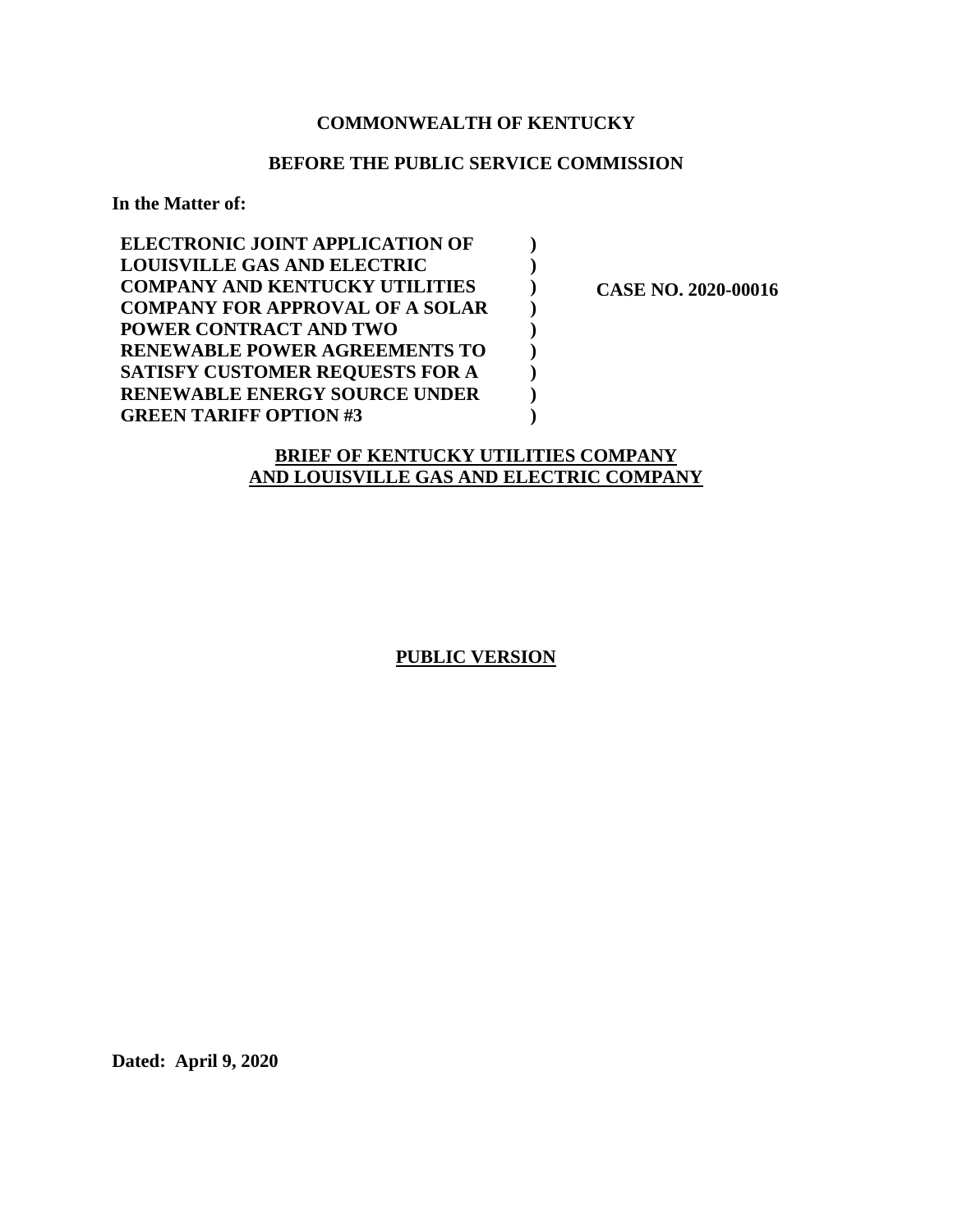# **TABLE OF CONTENTS**

| I.   | Announcing that Kentucky Has Solar Options Available for                                                                                                                                                                                                                                                                                                                                                                                                      |  |
|------|---------------------------------------------------------------------------------------------------------------------------------------------------------------------------------------------------------------------------------------------------------------------------------------------------------------------------------------------------------------------------------------------------------------------------------------------------------------|--|
| II.  |                                                                                                                                                                                                                                                                                                                                                                                                                                                               |  |
| III. |                                                                                                                                                                                                                                                                                                                                                                                                                                                               |  |
|      |                                                                                                                                                                                                                                                                                                                                                                                                                                                               |  |
| I.   |                                                                                                                                                                                                                                                                                                                                                                                                                                                               |  |
| II.  | The KRS 278.020(1) Criteria Do Not Apply to the Proposed Solar<br>PPA Because the PPA Is a Pure Energy Purchase, Does Not<br>Involve Capital Investment, Capacity Payments, or Operational<br>Responsibilities for the Companies, and Is Therefore Entirely                                                                                                                                                                                                   |  |
| III. | Although the Requirements of KRS 278.020(1) Should Not Apply<br>to It, the Solar PPA Meets the "Need" and "Wasteful Duplication"<br>Criteria Because It Provides Renewable Energy Desired by Two of<br>the Companies' Largest Customers and Will Provide Low-Cost<br>Energy (Net of REC Sale Revenues) to All of the Companies'<br>Customers without Imposing Capital Investment, Capacity<br>Payments, or Operational Responsibilities on the Companies.  13 |  |
| IV.  | The Solar PPA Is Reasonably Necessary and Appropriate to the<br>Companies' Performance of Their Duties as Regulated Utilities                                                                                                                                                                                                                                                                                                                                 |  |
|      |                                                                                                                                                                                                                                                                                                                                                                                                                                                               |  |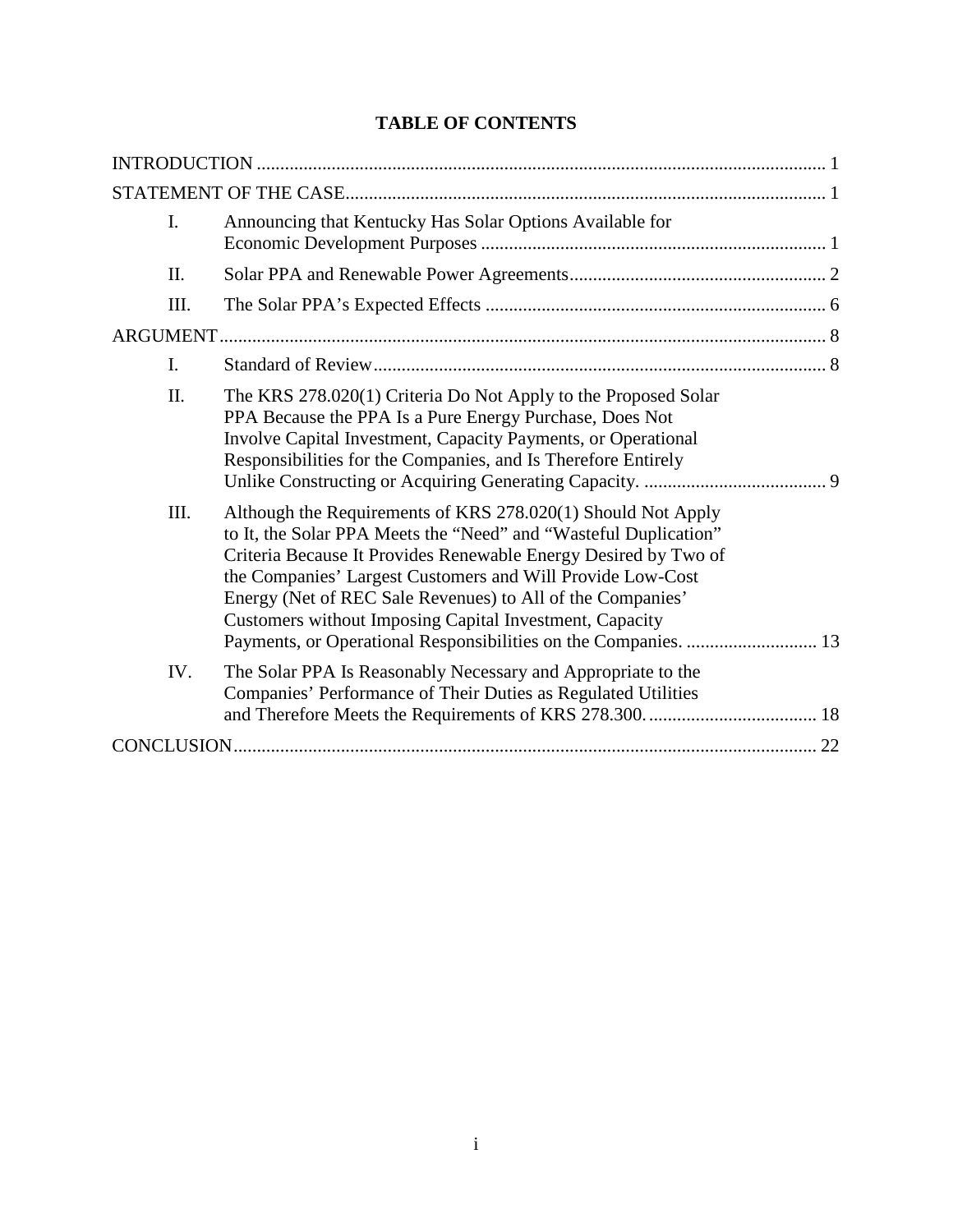#### **INTRODUCTION**

Louisville Gas and Electric Company ("LG&E") and Kentucky Utilities Company ("KU") (collectively "the Companies") have applied to the Commission for approval of a 20-year agreement with Rhudes Creek Solar, LLC for the purchase of the output of a 100 MW solar generation facility to be built in Hardin County, Kentucky ("Solar PPA"). At issue is whether the Solar PPA, which is necessary for the Companies to meet their obligations under Green Tariff Open #3 and whose energy cost, when combined with sales of renewable energy certificates ("RECs") resulting from the agreement, is less than the forecasted variable costs of existing fossilfuel generation, meets the criteria set forth in KRS 278.300 and should be approved.

### **STATEMENT OF THE CASE**

### **I. Announcing that Kentucky Has Solar Options Available for Economic Development Purposes**

In response to increased customer demand for renewable energy, the Companies recently added Green Tariff options to their rate schedules to ensure that businesses inside and outside Kentucky knew such options were available. $<sup>1</sup>$ </sup>

Green Tariff Option #3 is designed to meet the needs of industrial and large commercial users that have corporate sustainability goals or who otherwise have an interest in expanding renewable energy use.<sup>2</sup> Often large corporations wish to promote their procurement of renewable

<sup>&</sup>lt;sup>1</sup> Direct Testimony of Robert M. Conroy at 20-22 (filed Sept. 28, 2018 in *Electronic Application of Kentucky Utilities Company for an Adjustment of Its Rates*, Case No. 2018-00294 (Ky. PSC Sept. 28, 2018)); Direct Testimony of Robert M. Conroy at 20-22 (filed Sept. 28, 2018 in *Electronic Application of Louisville Gas and Electric Company for an Adjustment of Its Electric and Gas Rates*, Case No. 2018-00295 (Ky. PSC Sept. 28, 2018)).

<sup>&</sup>lt;sup>2</sup> The other two options are: Renewable Energy Certificates (Option #1) and Business Solar (Option #2). Option No. 1 is available to all customers. It involves the aggregation of resources provided by the participating customers to develop green power, purchase green power, or purchase Renewable Energy Certificates. Participation in Option #2 is "limited to Customers who wish to have the Company develop, procure, construct, maintain, manage, and own a solar array. The electrical energy produced by the array will be assigned to the Customer." Kentucky Utilities Company Tariff, P.S.C. No. 19, Original Sheet No. 69; Louisville Gas and Electric Company Electric Service Tariff, P.S.C. Electric No. 12, Original Sheet No. 69.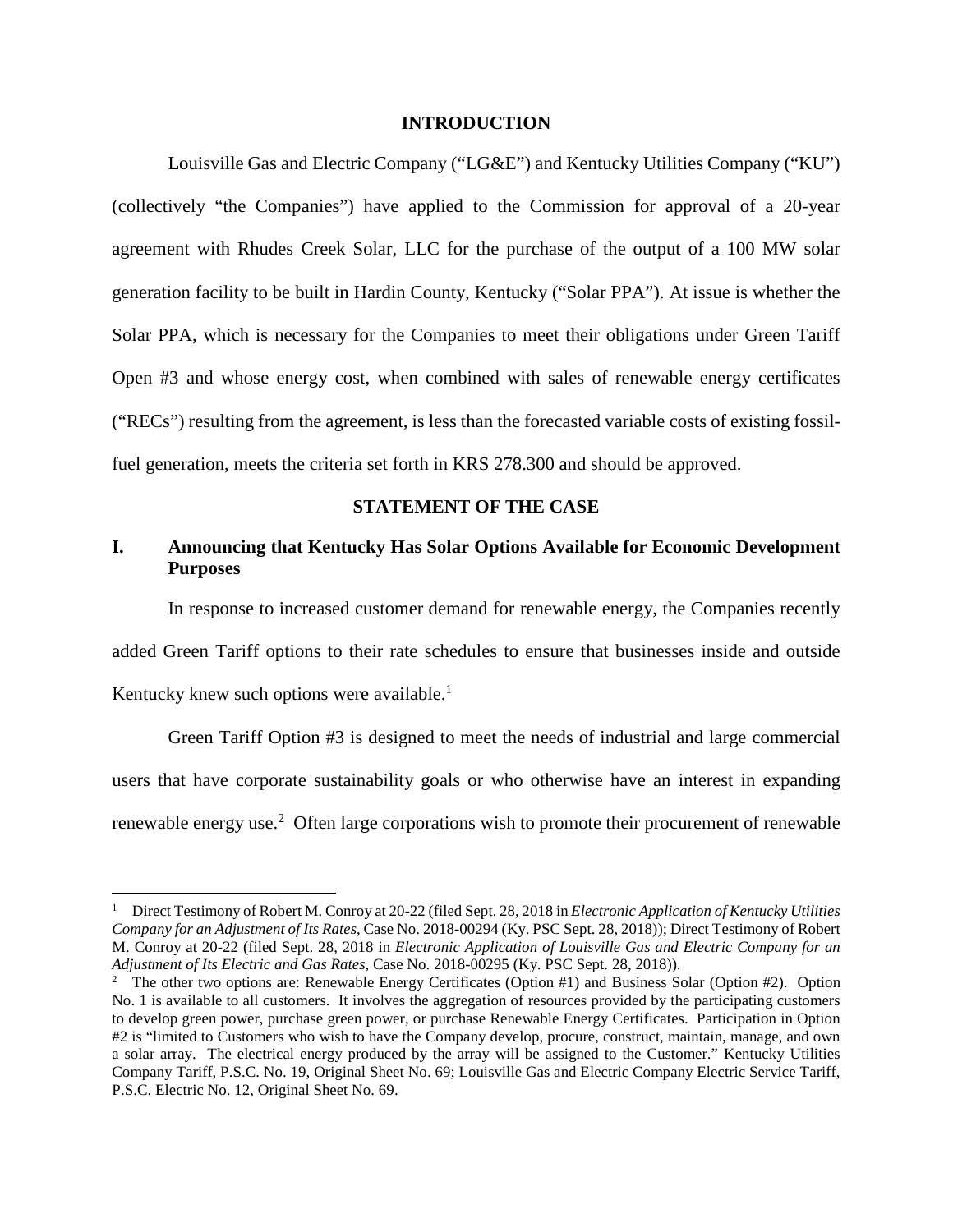energy from a new renewable generation source to support additional renewable generation beyond business as usual generating assets that would be added regardless of their own participation.<sup>3</sup> Green Tariff Option #3 thus makes the Companies' service territories more attractive to business investment in Kentucky by new and existing customers.

#### **II. Solar PPA and Renewable Power Agreements**

Prior to the issuance of the Commission's decision in the Companies' 2018 rate cases,<sup>4</sup> in February 2019 the Companies issued a Renewable Request for Proposals ("RFP") to systematically assess the cost of acquiring renewable energy delivered to their transmission system as a means to either reduce customers' energy costs or increase renewable generation at a modest incremental cost. Except for its exclusive focus on renewable energy and its preference for new generation projects, the Renewable RFP was no different from previous RFPs. As noted above, its purpose, in part, was the procurement of lower cost energy that could displace energy on a nonfirm basis from the Companies' existing fossil fuel generation fleet.<sup>5</sup>

The RFP sought proposals for 10 MW to 200 MW of renewable electrical power and energy with a preference for delivery starting no later than January 1, 2022. It required that the generation facilities be located in Kentucky or surrounding states and that energy delivery be for a term from five to twenty years and expressed a preference for new generation assets consistent with the requirements of the then pending application for the new Green Tariff Option #3. It was sent to over 50 project developers, marketers, generation asset owners, and renewable energy trade groups, and was advertised on the Companies' website.

<sup>&</sup>lt;sup>3</sup> Testimony of David S. Sinclair ("Sinclair Testimony") at 6.

<sup>4</sup> *Electronic Application of Kentucky Utilities Company for an Adjustment of Its Electric Rates*, Case No. 2018- 00294 (Ky. PSC Apr. 30, 2019); *Electronic Application of Louisville Gas and Electric Company for an Adjustment of Its Electric and Gas Rates*, Case No. 2018-00295 (Ky. PSC Apr. 30, 2019).

<sup>5</sup> Sinclair Testimony at 5-6.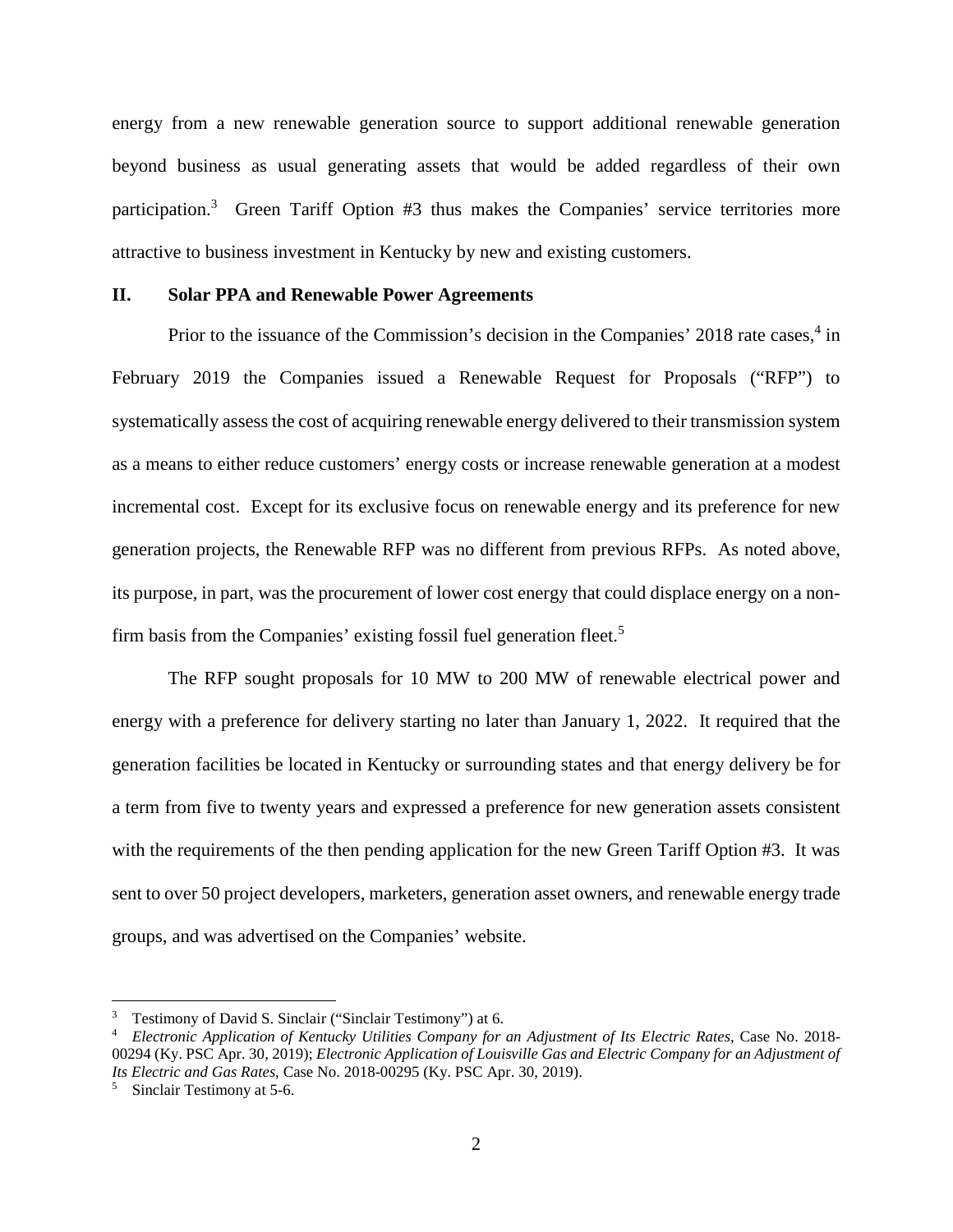The Companies received 94 proposals from 16 respondents to the Renewable RFP.<sup>6</sup> They conducted a vigorous review of these proposals using the same process the Companies typically use to evaluate alternative generation resources. A screening analysis was first performed to identify the lowest-cost proposals. A detailed production cost analysis was then performed of the lowest cost proposals to estimate each proposal's impact to the Companies' system energy costs. Based upon these analyses, the Companies requested a short list of bidders to provide their best proposals and new proposals for a standardized set of contract capacities, terms, and start dates. They then met with the two best bidders to discuss a wide variety of issues, including land control, local and state permits, construction schedule, facility operation and maintenance, and general project development experience and capabilities. Based upon these discussions, a top candidate was identified, and more formal negotiations were conducted.

The top candidate proposed a , , and 100 MW contract with 20-year level pricing of , , and , and , respectively, beginning in December 2021.<sup>7</sup> When performing their final evaluation, the Companies focused their attention on the 100 MW proposal because that level of capacity would not only lower the rate for Toyota Motor Manufacturing, Kentucky, Inc. ("Toyota") and Dow Silicones Corporation ("Dow") the customers expressing an interest in renewable energy, but also create a volume of energy that could be used to lower future energy costs for all customers.<sup>8</sup> This evaluation used the Companies' most current fuel price forecasts and involved 48 different scenarios that considered the uncertainty of fuel prices, CO2 emissions prices, REC prices, and the potential retirement age of the Companies'

<sup>6</sup> The Companies received 71 initial proposals in response to the Renewable RFP. They subsequently received 23 proposals in response to their requests for revised sizes and terms. *Id.* at 7.

<sup>7</sup> Sinclair Testimony Exhibit DSS-2 ("2019 Resource Assessment") at 14.

<sup>8</sup> *Id.*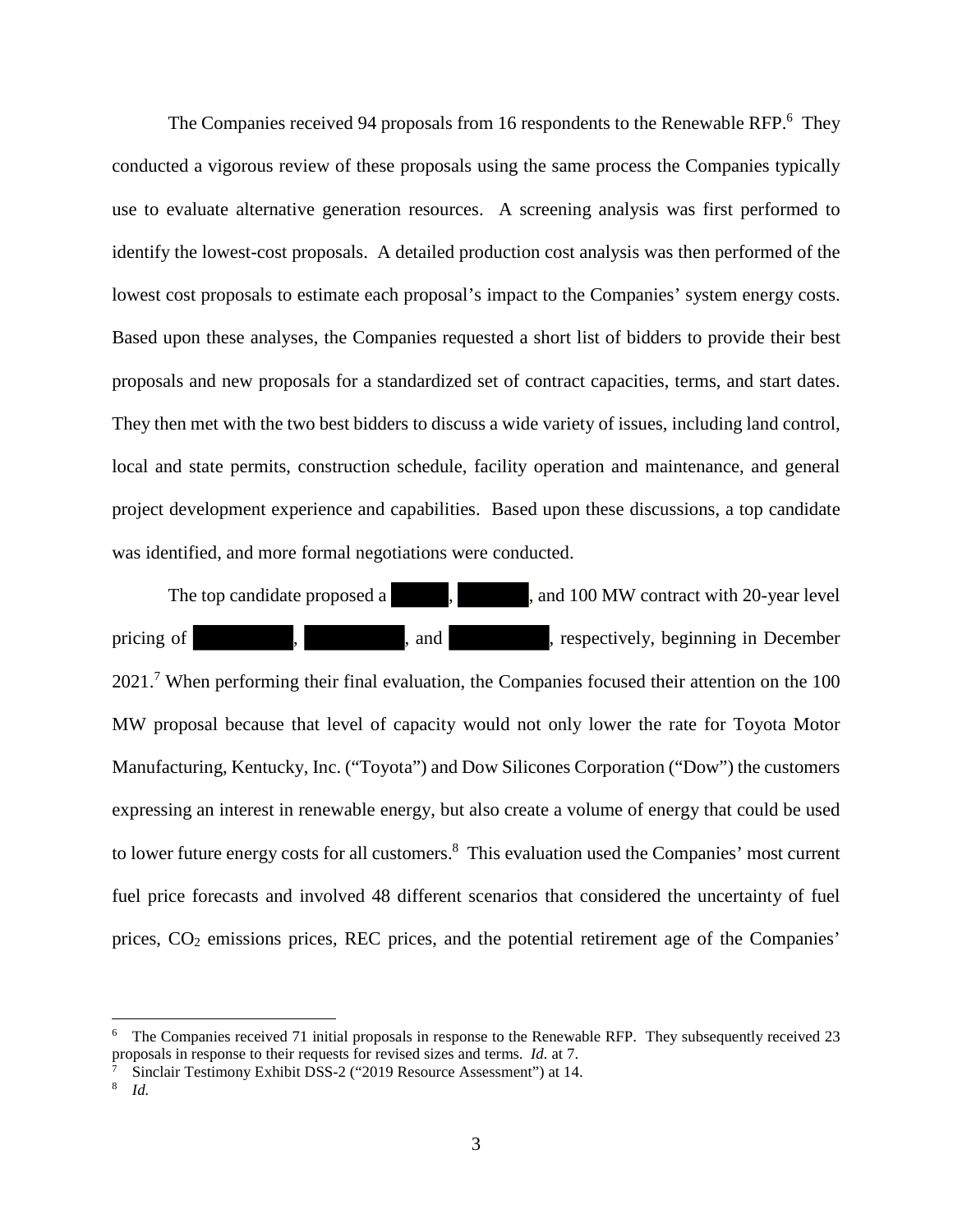generation units. The proposed energy rate from the renewable facility was compared to forecasted fossil fuel prices under each scenario. The primary evaluation factor was the proposal's potential to lower customers' energy costs over the life of the contract with the least risk.<sup>9</sup>

Based upon these evaluations, the Companies negotiated a 20-year power-purchase agreement—the Solar PPA—with Rhudes Creek Solar, LLC, ("Rhudes Creek"). Under the Solar PPA, the Companies would purchase the output of a 100 MW nameplate solar generation facility that would be constructed in Hardin County, Kentucky and commence commercial operations no later than December 31, 2021.<sup>10</sup> Under the Solar PPA, the Companies will pay a level price of

 for all output delivered to the Companies' transmission system, but no demand or capacity charges. In other words, they only pay for energy received. The Solar PPA requires Rhudes Creek to transfer to the Companies at no additional cost all RECs related to the solar generation facility's production.<sup>11</sup> The Companies assume no obligation for the construction, operation, maintenance, or decommissioning of the generation facility.

The Solar PPA provides the Companies with several protections, including the Companies' right to terminate the agreement without penalty if Rhudes Creek does not achieve milestones related to state and local permitting, securing financing, and construction-related activities.<sup>12</sup> The Solar PPA contains energy availability and performance guarantees that, if not met, could result in the payment of liquidated damages to the Companies or termination of the agreement by the Companies. In short, the Companies have ensured the Solar PPA is commercially reasonable and favorable to all of their customers.

<sup>&</sup>lt;sup>9</sup> For a detailed listing of the proposals and an extensive discussion of the Companies' evaluation methods and findings, see 2019 Resource Assessment (Sinclair Testimony Exhibit DSS-2).

<sup>&</sup>lt;sup>10</sup> Power Purchase Agreement Among Rhudes Creek Solar, LLC, Louisville Gas and Electric Company and Kentucky Utilities Company ("Solar PPA") at Art. 1.4 and Art. 4.1.

<sup>11</sup> *Id.* at Art. 7.

<sup>12</sup> *Id.* at Art. 6.2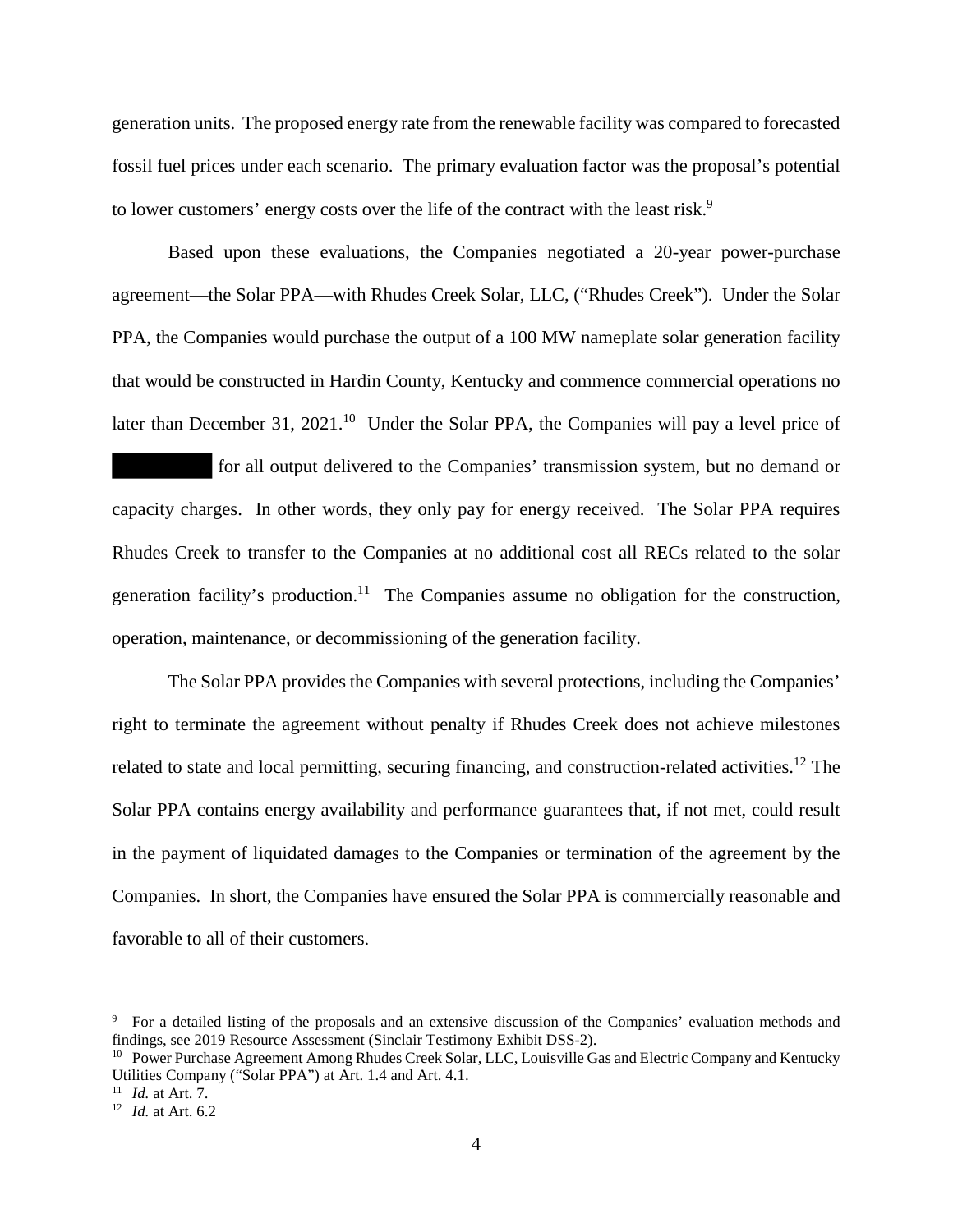The Solar PPA also addresses Toyota's and Dow's desire to participate in Green Tariff Option #3. Both previously expressed to KU an interest in renewable energy to meet their own corporate sustainability goals. Toyota had inquired about the purchase of renewables from KU on numerous occasions over several years.<sup>13</sup> Dow expressed interest in such purchases after the Commission's approval of the Green Tariff in May 2019. After review of the initial responses to the Renewable RFP, the Companies approached each customer with concrete proposals, including draft pricing and terms, that led each to pursue and ultimately to enter retail renewable power agreements ("RPAs") with the Companies. The Companies also approached other customers who had previously expressed interest in renewable energy sources but none elected to pursue an RPA at this time.

Under the terms of the RPAs, Toyota and Dow will receive fifty percent and twenty-five percent, respectively, of the solar energy provided from the solar facility. They will pay the same rate for that energy as the Companies pay Rhudes Creek. Each will receive the RECs related to their portion of the power received from Rhudes Creek. Each RPA provides that, if the solar energy from the Rhudes Creek facility is greater that the customer's load for a particular 15-minute interval, the Companies will repurchase the excess power at their avoided energy cost as provided in the Companies' Large Capacity Cogeneration and Small Power Production Qualifying Facilities standard rate rider.

The RPAs are structured to permit the Companies to pass through to Toyota and Dow all commercial terms, benefits, and risks associated with the Solar PPA. They do not subject the Companies to greater risk exposure than the Companies are already subjected to under the Solar PPA. The RPAs provide that Toyota and Dow only receive credit for the energy from the Rhudes

<sup>13</sup> Testimony of Robert M. Conroy ("Conroy Testimony") at 6.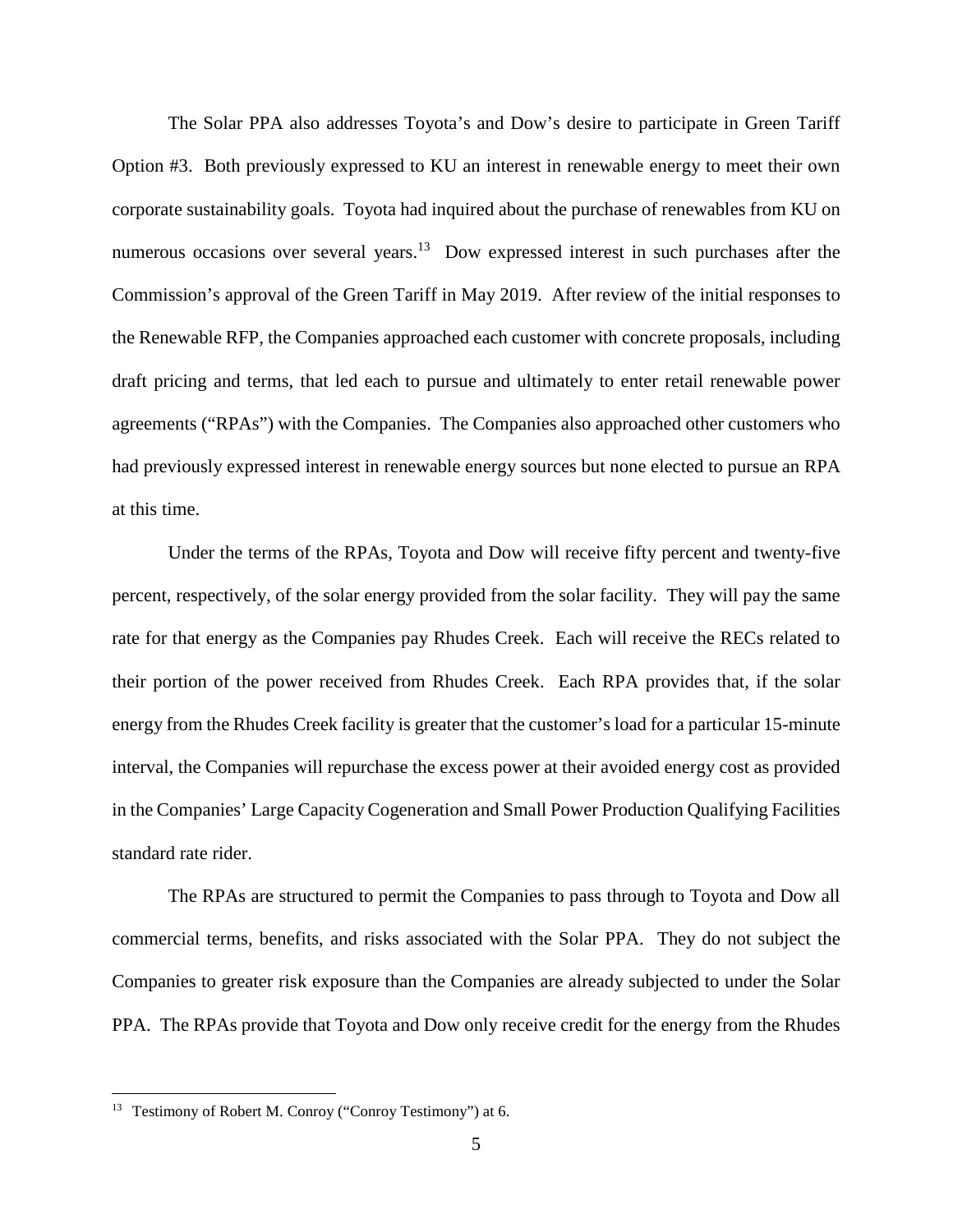Creek Solar facility when it produces energy. Each RPA also requires a guarantee from an affiliate who is financially responsible if the customer is unable to comply with the RPA's terms or a letter of credit from the customer.

The remaining twenty-five percent of the total energy received under the Solar Contract will be allocated to all of the Companies' customers. Of that twenty-five percent, thirty-nine percent will be allocated to LG&E customers and sixty-one percent will be allocated to KU customers based upon the conventions in the Companies' Power Supply System Agreement.<sup>14</sup>

All energy purchased under the Solar PPA will be placed at the bottom of the generation dispatch stack through the After-the-Fact Billing ("AFB") process, pushing all other resources higher in the stack and displacing the equivalent highest cost resources.<sup>15</sup> The energy cost from the 25 percent applicable to all customers (9.75 percent to LG&E and 15.25 percent to KU) will be included in the fuel adjustment clause ("FAC") as purchase power expense. The remaining 75 percent of the energy costs will be directly billed to Toyota and Dow under their Renewable Power Agreements. The proceeds from the sale of RECs for the 25 percent portion of the solar energy allocated to native load customers will flow through the FAC charge as an off-set to the purchase power expense.

#### **III. The Solar PPA's Expected Effects**

The exhaustive and thorough analyses that the Companies conducted of the Solar PPA's potential effects on all customers indicate that the Solar PPA will likely reduce the cost of energy for all customers over the term of the PPA. To this point, these analyses demonstrate that the purchases under scenarios considered will result in savings over the PPA's term. Notably,

<sup>&</sup>lt;sup>14</sup> Conroy Testimony at 11.

<sup>15</sup> Companies' Response to KPSC 1-10.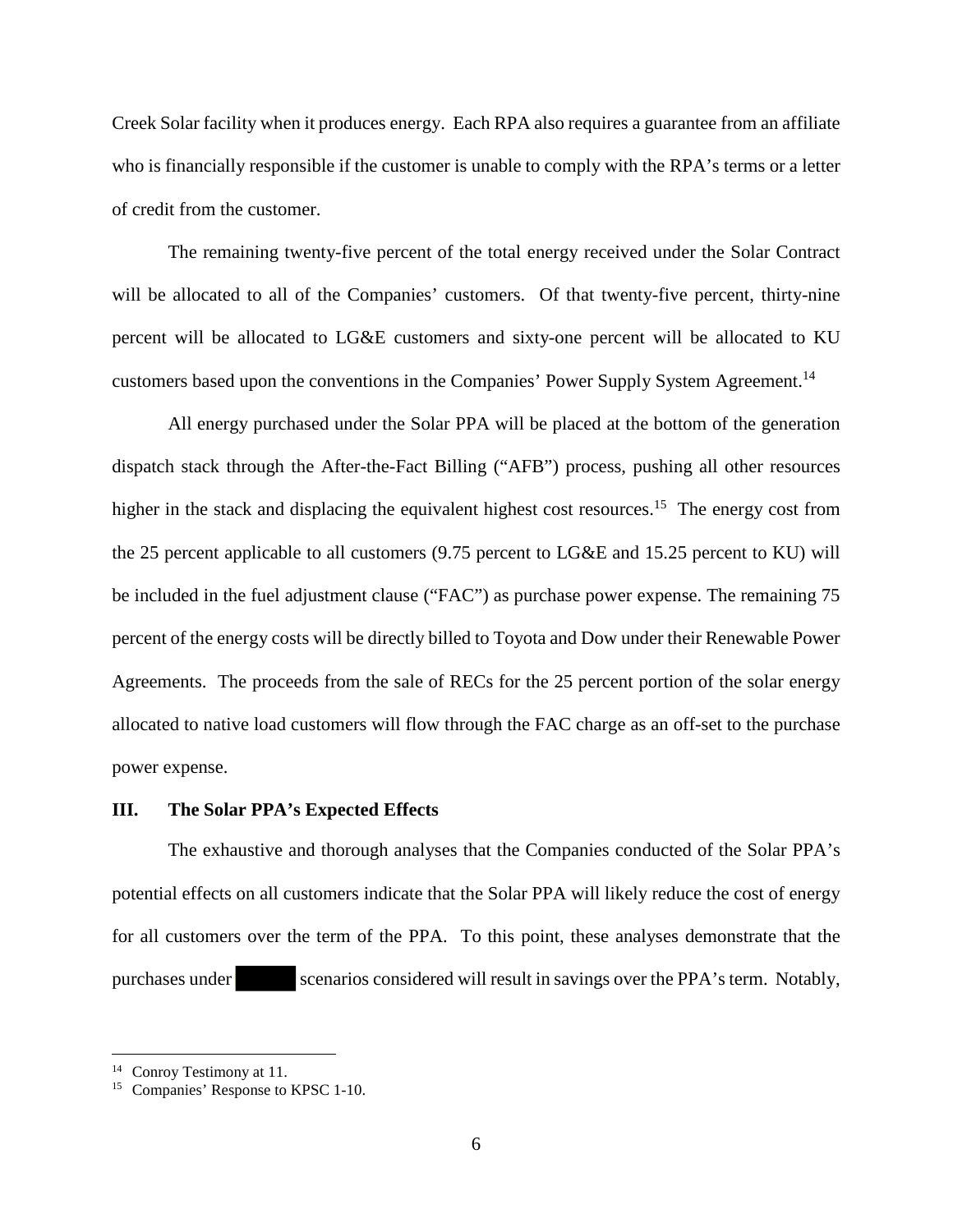of the six scenarios in which the Solar PPA does not result in savings over the 20-year term of the contract, four assume zero REC prices for the entire 20-year term, and the remaining two assume average REC prices of just \$2 for 20 years beginning in 2022.<sup>16</sup> Such low REC prices seem unlikely: the Companies received over \$10 on average for each Brown Solar REC in 2019, and current forward markets indicate significantly higher pricing than \$2 per  $REC^{17}$  Therefore, it is reasonable to infer that the six scenarios in which the Solar PPA and related REC revenues might slightly increase NPVRR are, on the whole, less likely than the 42 scenarios in which Solar PPA and related REC revenues would decrease NPVRR.

Moreover, in those scenarios in which the Solar PPA net present value for revenue requirements ("NPVRR"), the average was In those cases in which the Solar PPA NPVRR, the average was .<sup>18</sup> Under the worst-case scenario, Solar PPA has the potential to slightly increase annual fuel expense (likely less than out of the Companies' total fuel expense of around \$800 million). Although the renewable energy is not likely to result in lower energy costs in every hour of the Solar PPA's 20 year term, it is expected to reduce NPVRR over that period (net of REC sale revenues), all while allowing two large Kentucky employers and major customers of the Companies to achieve their corporate sustainability goals.<sup>19</sup>

The proposed Solar PPA will not cause the retirement of any fossil fuel-fired generation, strand any fossil-fuel purchases, or materially affect future fossil-fuel purchases. To the contrary, because of the intermittent and must-take nature of the non-firm energy from the Solar PPA, the

<sup>16</sup> *See* 2019 Resource Assessment at 23-24.

<sup>17</sup> *Id.* at 23.

<sup>&</sup>lt;sup>18</sup> Sinclair Testimony at 16.

<sup>19</sup> *Id.* at 17.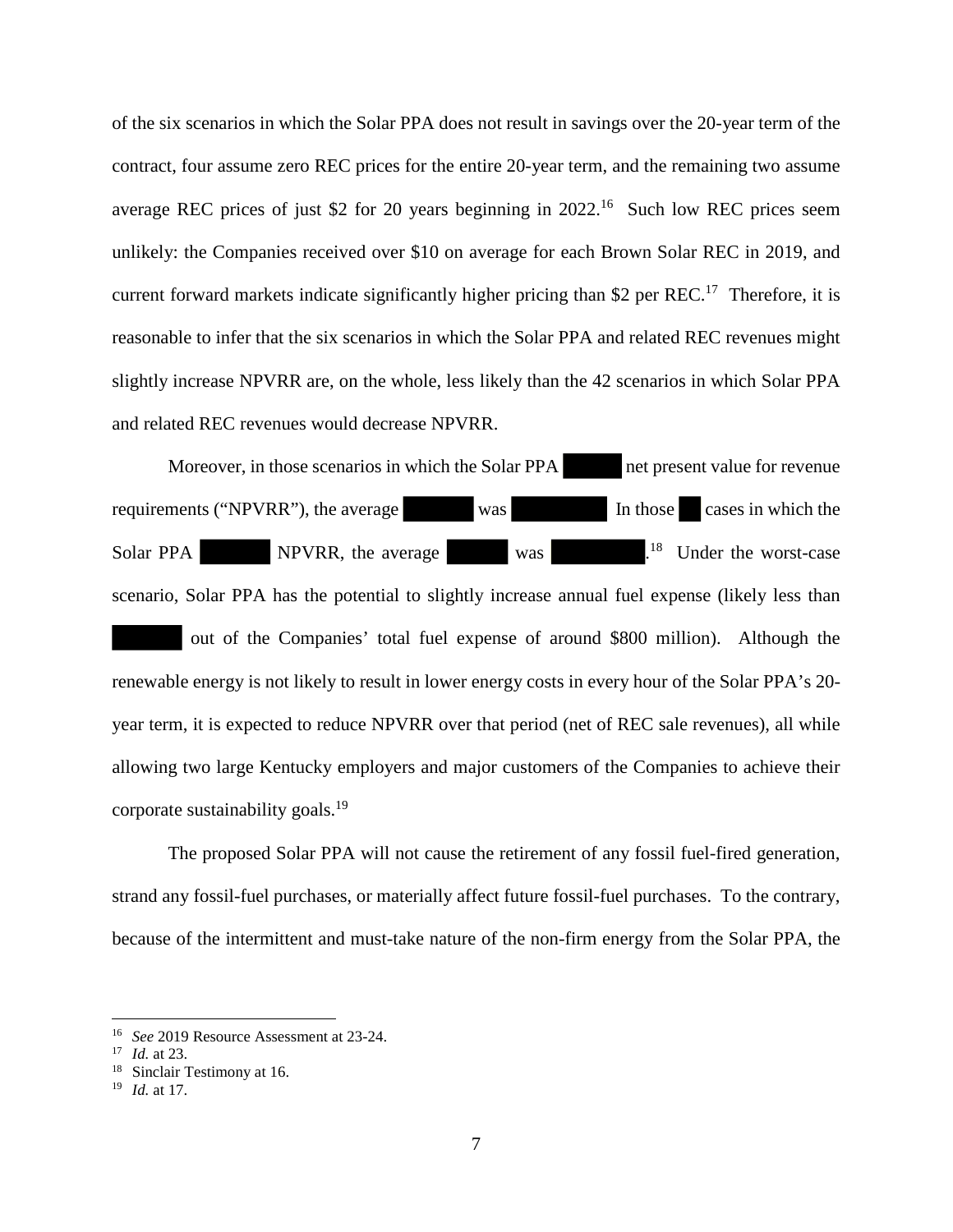reliability and grid services that are provided by the Companies' existing coal and natural gas fleet are necessary to the Solar PPA's economically viability.<sup>20</sup>

### **ARGUMENT**

### **I. Standard of Review**

In Administrative Case No. 350, the Commission noted that "in this era of increasing competition, [electric] utilities should be able to purchase power without prior approval" but suggested that an agreement obligating an electric utility to purchase power may constitute an evidence of indebtedness and thus require the prior Commission approval under KRS 278.300.<sup>21</sup> Eleven years later, the Commission found that wholesale power contracts that obligated a utility to pay monthly minimum demand charges over the life of the contract constituted evidences of indebtedness requiring prior Commission approval. $^{22}$ 

More recently, the Commission has equated an electric utility's purchase of additional energy through a power purchase agreement with the construction of additional generation facilities and has found that the same standard used in KRS 278.020(1) to review the construction of utility-owned generation facilities should be used to review some power purchase agreements,

<sup>20</sup> *Id.* at 12-13.

<sup>21</sup> *Consideration and Determination of the Appropriateness of Implementing a Ratemaking Standard Pertaining to the Purchase of Long-Term Wholesale Power by Electric Utilities*, Adm. Case No. 350 (Ky. PSC Oct. 25, 1993) at 8-9. KRS 278.300(1) provides that "[n]o utility shall issue any securities or evidences of indebtedness or assume any obligation or liability in respect to the securities or evidences of indebtedness of any other person until it has been authorized so to do by order of the commission." KRS 278.300(4) allows the Commission to authorize a utility to issue an evidence of indebtedness only if the evidence of indebtedness is "for some lawful object within the corporate purposes of the utility, is necessary or appropriate for or consistent with the proper performance by the utility of its service to the public and will not impair its ability to perform that service, and is reasonably necessary and appropriate for such purpose."

<sup>22</sup> *Application of Kentucky Utilities Company for an Order Pursuant to KRS 278.300 and For Approval of Long-Term Purchase Contract*, Case No. 2004-00395 (Ky. PSC Dec. 30, 2004); *Application of Louisville Gas and Electric Company for an Order Pursuant to KRS 278.300 and For Approval of Long-Term Purchase Contract*, Case No. 2004- 00396 (Ky. PSC Dec. 30, 2004).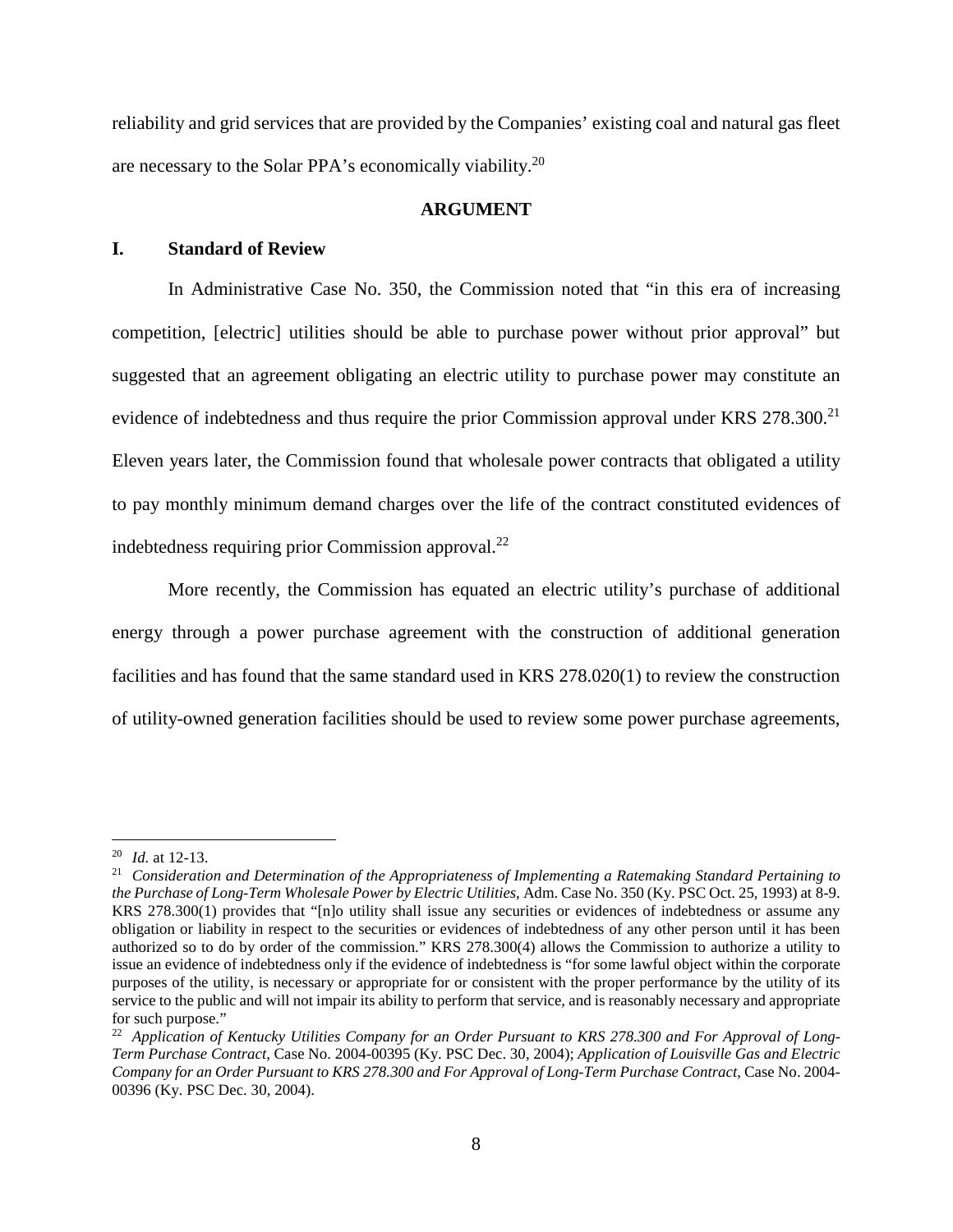namely whether a need for the additional generation capacity exists and whether the purchase will result in a wasteful duplication of facilities.<sup>23</sup>

This standard, however, has not been consistently applied. In Case No. 2013-00252, the Commission implicitly rejected this standard by choosing not to employ it when reviewing a water utility's agreement to purchase a minimum of 60 million gallons of water annually for 50 years.<sup>24</sup> Despite the purchasing water utility's intent to replace and augment existing water treatment production capacity, the Commission viewed the agreement as the purchase of a commodity rather than the acquisition of additional water treatment capacity.

# **II. The KRS 278.020(1) Criteria Do Not Apply to the Proposed Solar PPA Because the PPA Is a Pure Energy Purchase, Does Not Involve Capital Investment, Capacity Payments, or Operational Responsibilities for the Companies, and Is Therefore Entirely Unlike Constructing or Acquiring Generating Capacity.**

On its face, KRS 278.020(1) does not apply to power-purchase agreements. The most

potentially relevant portion of the statute refers only to "construction of any plant, equipment,

property, or facility for furnishing to the public any of the services enumerated in KRS 278.010";

<sup>23</sup> *Application of Kentucky Power Company for Approval of Renewable Energy Purchase Agreement for Wind Energy Resources Between Kentucky Power Company and FPL Illinois Wind, LLC*, Case No. 2009-00545 (Ky. PSC June 28, 2010) at 5-6 ("[I]n examining the statutory criteria for approving financing under KRS 278.300(3), the 'purposes and uses of the proposed issue' are for the acquisition of new generation; and for the debt to be 'for some lawful object within the corporate purposes of the utility,' there must be a need for additional generation and the absence of wasteful duplication."); *Electronic Application of South Kentucky Rural Electric Cooperative Corporation for Approval of Master Power Purchase and Sale Agreement and Transactions Thereunder*, Case No. 2018-00050 (Ky. PSC Sep. 27, 2018) at 31-32.

<sup>24</sup> *Investigation into The Proposed Water Purchase Agreement Between Louisville Water Company and Hardin County Water District No. 2*, Case No. 2013-00252 (Ky. PSC Sep. 12, 2014). See also *Investigation Into The Proposed Water Purchase Agreement Between Louisville Water Company And Hardin County Water District No. 1*, Case No. 2013-00251 (Ky. PSC Sep. 12, 2014); *Investigation Into The Proposed Water Supply Agreement Between Frankfort Electric and Water Plant Board and South Anderson Water District*, Case No. 2013-00250 (Ky. PSC Sep. 12, 2013). The Commission has also reviewed and permitted several water purchase agreements to become effective without applying the standard set forth in KRS 278.020 or considering the agreement as an acquisition of water treatment capacity. *See, e.g.*, TFS 2020-00022, Water Purchase Contract Between Crittenden-Livingston Water District and Caldwell County Water District (effective Feb. 9, 2020).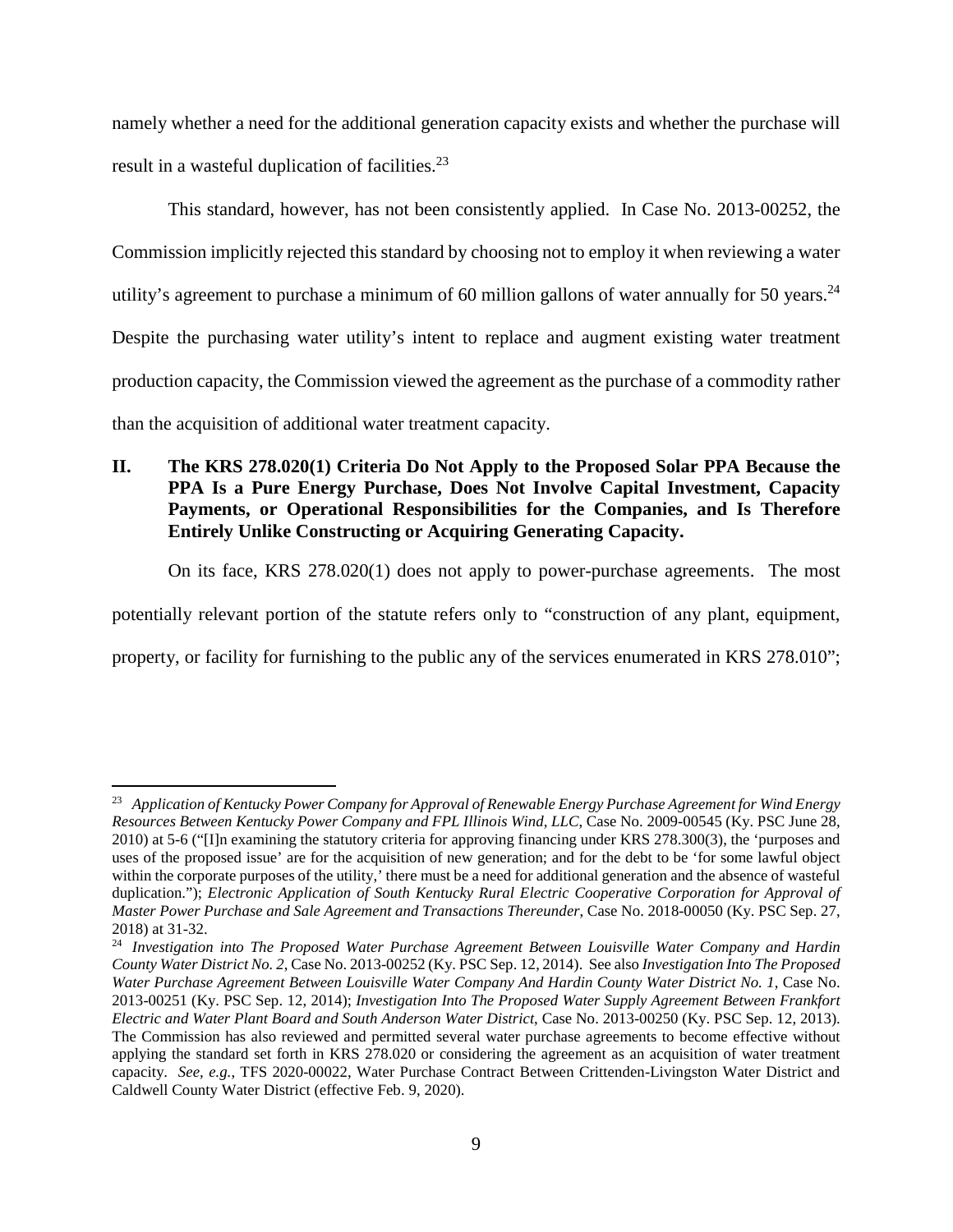it makes no mention of the purchase of electrical energy. Therefore, KRS 278.020(1) is inapplicable to power purchases on its own terms.

Even if a power-purchase agreement with significant capacity-cost and operational obligations could be sufficiently like constructing and owning a generating unit to permit application of KRS 278.020(1), the statute's criteria of need and avoidance of wasteful duplication have no application to the power-purchase agreement at issue in this case because the proposed agreement is entirely unlike the construction or acquisition of generating resources.<sup>25</sup> The Commission's stated reasoning for applying the KRS 278.020(1) review standard to previous power-purchase agreements has been that "[a] proposal to enter into a long-term contract to purchase such generation will have the same operational and financial implications and impacts to the utility and its ratepayers as if new generation were being constructed."<sup>26</sup> Whatever may have been true of the previous power-purchase proposals to which the Commission has applied this standard, it is not the case that the Solar PPA "will have the same operational and financial implications and impacts to the utility and its ratepayers as if new generation were being constructed," rendering any application of the KRS 278.020(1) criteria to the proposal inapposite.

First, unlike building the Companies' own generating units—including their own solar capacity—the Solar PPA contains no capacity payment or obligation of any kind. When the Companies build generating units with Commission approval, the capital and fixed operating and maintenance costs of those units necessarily become part of the Companies' future ratemaking

<sup>25</sup> *See, e.g., Application of Kentucky Power Company for Approval of the Terms and Conditions of the Renewable Energy Purchase Agreement for Biomass Energy Resources Between the Company and ecoPower Generation-Hazard LLC; Authorization to Enter into the Agreement; Grant of Certain Declaratory Relief; and Grant of All Other Required Approvals and Relief*, Case No. 2013-00144 (Ky. PSC Oct. 10, 2013); *Electronic Application of South Kentucky Rural Electric Cooperative Corporation for Approval of Master Power Purchase and Sale Agreement and Transactions Thereunder*, Case No. 2018-00050 (Ky. PSC Sep. 27, 2018).

<sup>26</sup> *Kentucky Power Company*, *supra* note 23 at 5-6.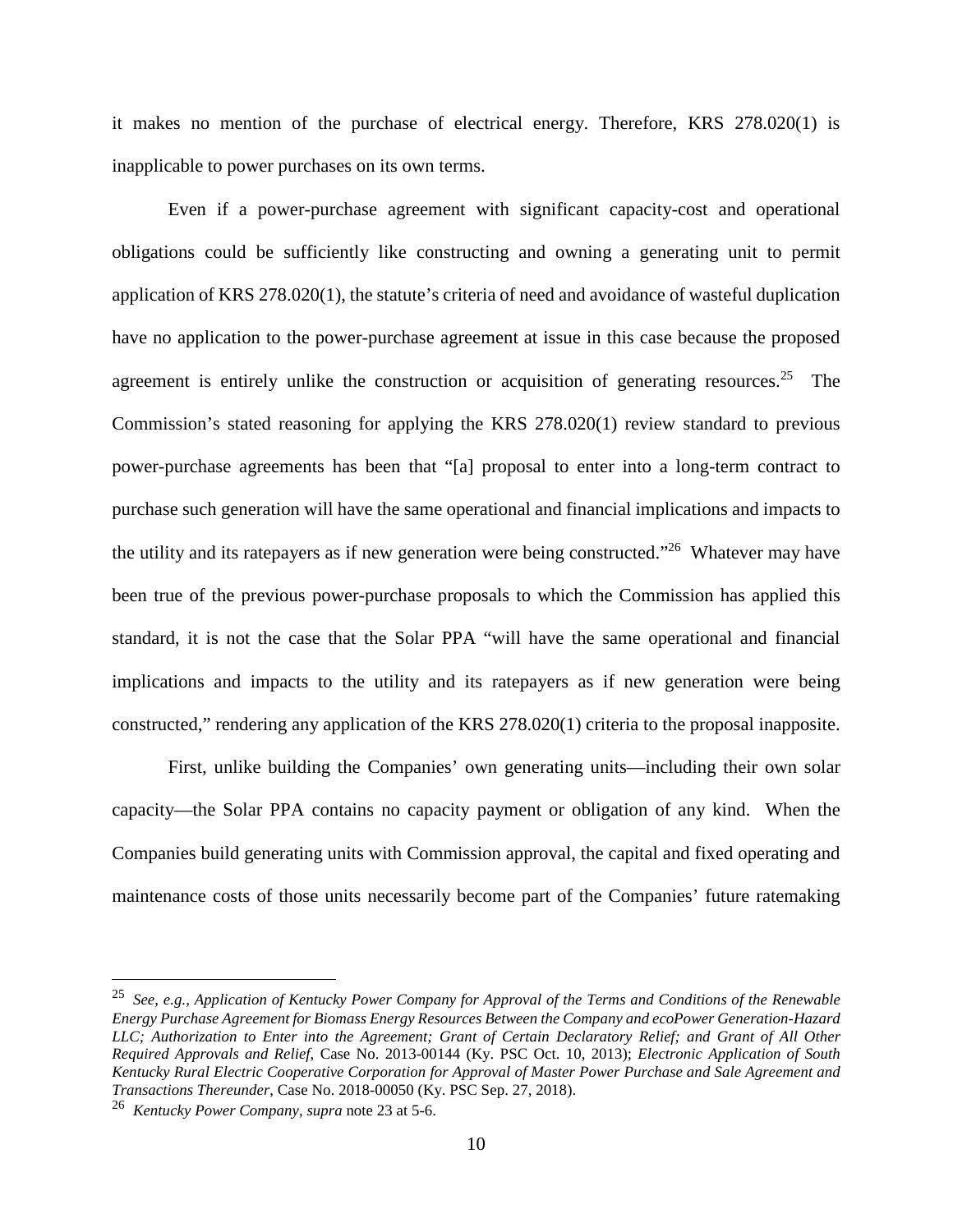calculations irrespective of how much energy the units produce. But that is not true of the Solar PPA, which has no capacity or other fixed payment component of any kind, and no part of the Solar PPA's cost will be included in the Companies' rate base or capitalization. No return will be earned on or added to this expenditure.

Second, unlike the Companies' building their own generating units, the Solar PPA will not affect their balance sheets. As articulated under oath by the Companies' Treasurer, Dan Arbough, the two leading rating agencies have published guidance indicating that purchase power agreements like the Solar PPA will not be treated as a form of debt.<sup>27</sup> Therefore, the Solar PPA will have no direct impact on the Companies' balance sheets and is not considered an asset or liability for the Companies' financial reporting purposes. In turn, the rating agencies are unlikely to treat the Solar PPA as a debt-like obligation or impute debt to the Companies, meaning that the Solar PPA will not raise the Companies' risk profile for determining a reasonable return on equity.

Third, unlike the Companies' construction and ownership of their own generating units, the Companies' proposed RPAs with Toyota and Dow contain indemnification and other riskmitigation provisions regarding 75 percent of the solar facility's energy production under the Solar PPA.<sup>28</sup> As the Commission's history shows, utilities sometimes construct facilities in anticipation of having certain customers use the facilities, only to have the anticipated load reduced or eliminated entirely. Such an event can place additional burdens on the affected utility's remaining customers. Unlike that scenario, under the proposed Solar PPA, two highly credit-worthy and economically significant entities (Toyota and Dow) have committed to purchase 75 percent of the energy produced by the Rhudes Creek facility under the proposed RPAs and Solar PPA. Indeed, this commitment by Toyota and Dow helps ensure the Solar PPA will not have a balance sheet

 $27$  Companies' Response to AG 3-8. See also Companies' Supplemental Response to AG 2-1.

Companies' Response to AG 3-8.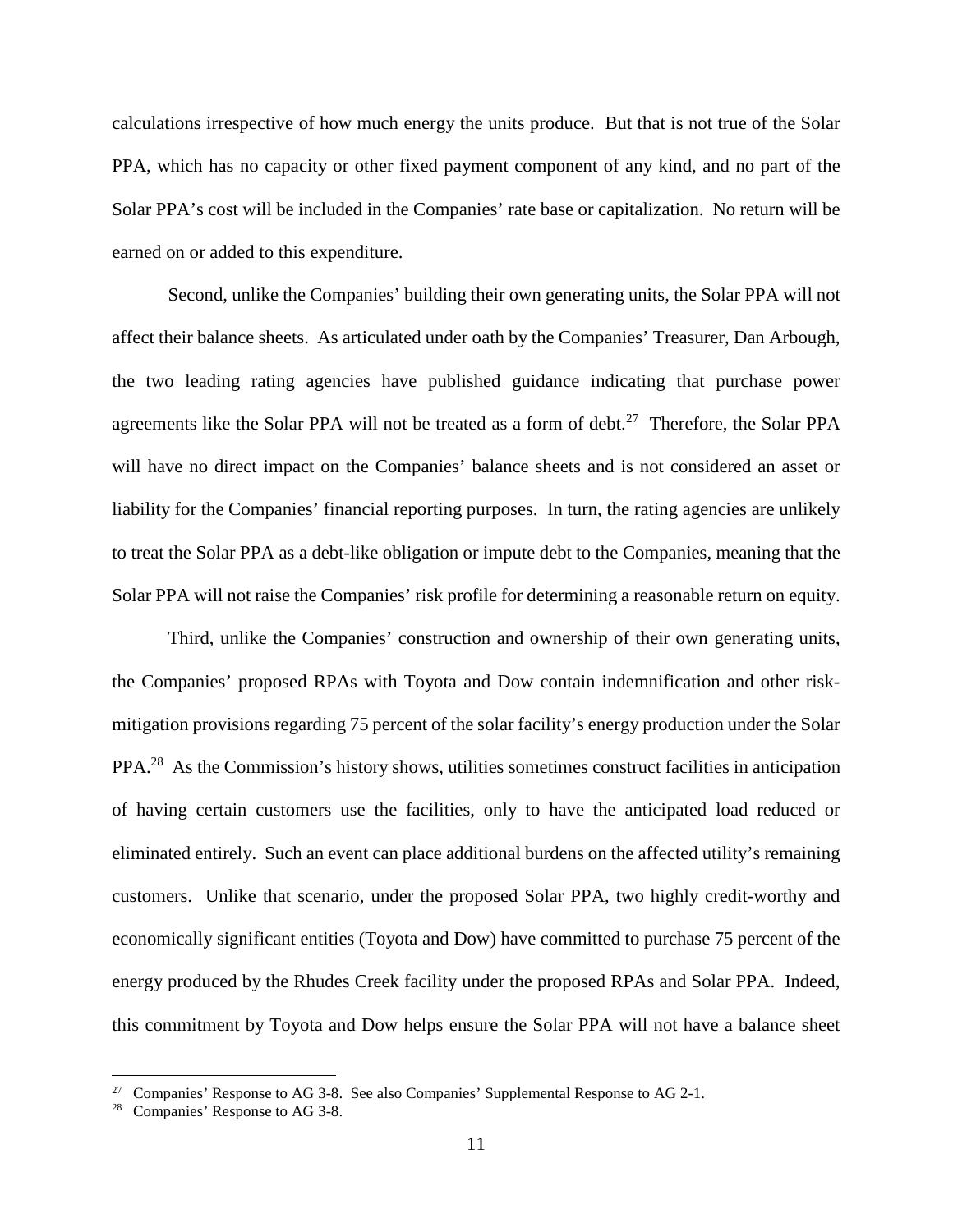impact: Mr. Arbough cited Moody's as stating that it treats PPA costs recovered via pass-through arrangements (in this case in the form of the 75 MW RPAs) as "operating costs with no long-term debt-like attributes."<sup>29</sup> This arrangement renders the proposed PPA entirely financially dissimilar to the Companies' construction of their own generating facilities.

Fourth, the Companies will have no operational obligation associated with the proposed solar facility. Unlike the operational responsibilities for their own generating units, the Companies will have no obligation to construct, operate, repair, maintain, or decommission the solar facility; all operating, maintenance, and repair costs and obligations fall on the solar facility's operator, not the Companies.

Indeed, the only way in which the Companies' entry into the Solar PPA is remotely like owning their own generation is that the Companies will adjust their fossil-fueled energy production to account for energy flowing from the solar facility. Energy balancing is already a function the Companies perform at every moment, so entering into the Solar PPA will not create a new burden in that regard. Perhaps more importantly, the uncontradicted evidence in this proceeding shows that the energy produced by the Rhudes Creek facility, when coupled with the revenue from REC sales, will likely be a net benefit to the Companies' customers across the 20-year contract period.

In sum, there is no material way in which entering into the Solar PPA "will have the same operational and financial implications and impacts to the utility and its ratepayers as if new generation were being constructed." The Companies, in collaboration with two significant Kentucky manufacturers and employers, have negotiated a solar purchase power agreement that will help these two vital entities achieve their corporate objectives and give them additional incentives to remain and expand in Kentucky, all while providing energy-cost benefits to all of the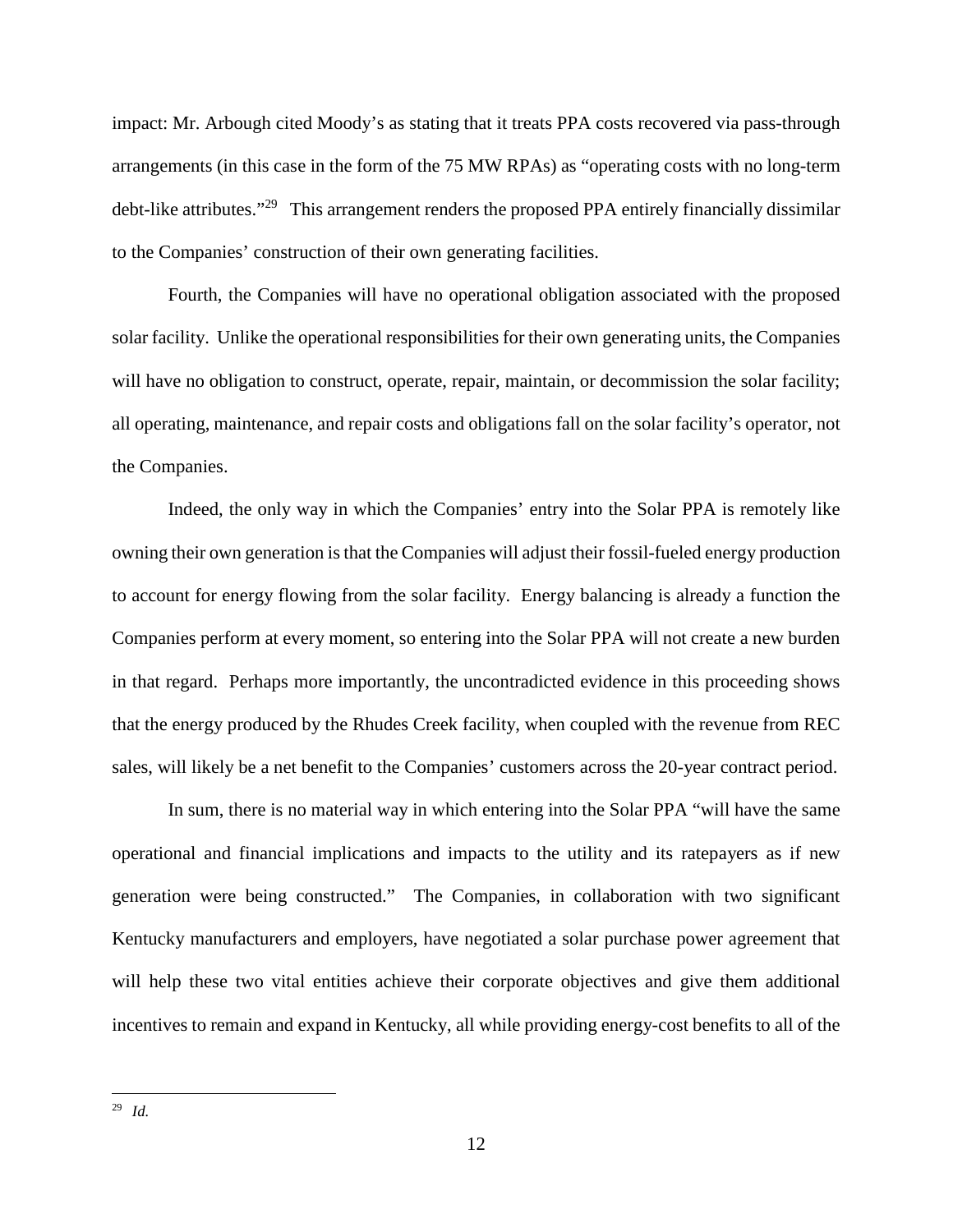Companies' customers over 20 years. Therefore, there is no basis in this record for applying the need and wasteful duplication criteria of KRS 278.020(1) to the Solar PPA when determining whether the Companies have satisfied the requirement of KRS 278.300.

**III. Although the Requirements of KRS 278.020(1) Should Not Apply to It, the Solar PPA Meets the "Need" and "Wasteful Duplication" Criteria Because It Provides Renewable Energy Desired by Two of the Companies' Largest Customers and Will Provide Low-Cost Energy (Net of REC Sale Revenues) to All of the Companies' Customers without Imposing Capital Investment, Capacity Payments, or Operational Responsibilities on the Companies.** 

If the Commission determines to apply the need and wasteful duplication criteria of KRS 278.020(1) to the Solar PPA in this proceeding, it should still approve the PPA in its entirety because it is the least-cost alternative to meet the energy needs of all its customers, not just Toyota and Dow.

Kentucky's highest court has held that an applicant for a certificate of public convenience and necessity under KRS 278.020(1) must demonstrate a need for the new facilities and the absence of wasteful duplication.<sup>30</sup> To demonstrate need, an applicant must show a "substantial" inadequacy" of existing facilities great enough "to make it economically feasible for the new system or facility to be constructed and operated."<sup>31</sup> It must also show that the inadequacy is due to "a substantial deficiency of service facilities beyond what would be supplied by normal improvements in the ordinary course of business."<sup>32</sup>

In the current proceeding, the Companies have demonstrated the existence of a substantial inadequacy or deficiency in their existing generation facilities in two respects: (1) regarding 75 percent of the Solar PPA's energy, Toyota and Dow have requested solar energy the Companies' current facilities cannot provide; and (2) regarding the remaining 25 percent of the Solar PPA's

<sup>30</sup> *Kentucky Utilities Company v. Public Service Commission*, 252 S.W.2d 885, 890 (Ky. 1952).

<sup>31</sup> *Id.*

<sup>32</sup> *Id.*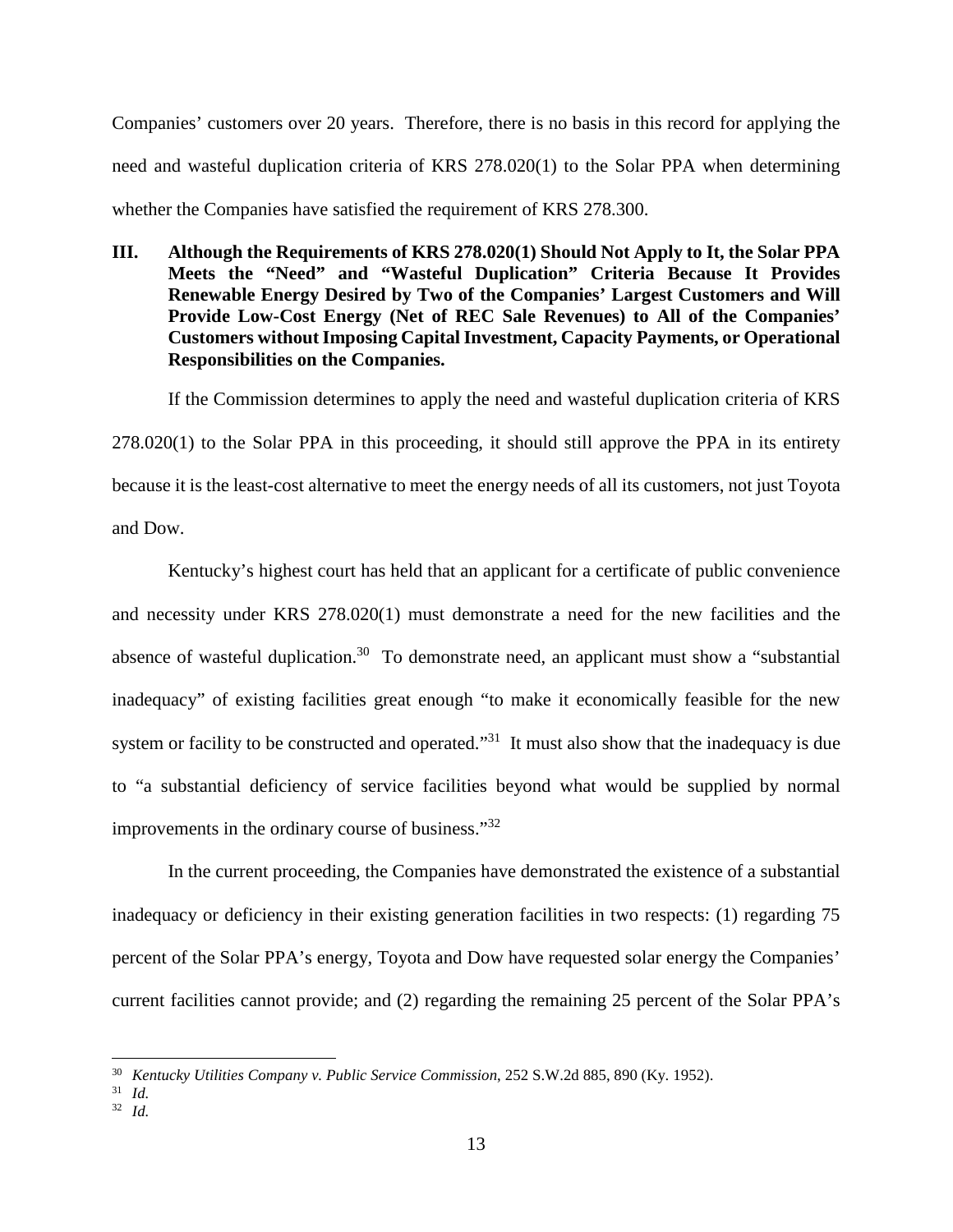energy, the energy cost of the Companies' non-renewable generating units is expected to be higher than the Solar PPA's costs net of projected REC revenues over the 20-year PPA term and across most fuel-price and REC-price scenarios. This makes the Solar PPA economically feasible for the Companies while producing economic savings for their native load customers. In short, the Solar PPA meets all the "need" requirements, reduces costs for customers, and is in complete accord with the Commission's long-standing policy of operating at the lowest reasonable cost.<sup>33</sup>

The Solar PPA also does not result in wasteful duplication because it will likely produce reduced NPVRR over the 20-year PPA period without requiring the construction of a single utilityowned generating facility. Kentucky's highest court has defined wasteful duplication to be "an excessive investment in relation to productivity, and an unnecessary multiplicity of physical properties."<sup>34</sup> Relatedly, the Commission has previously found that an absence of wasteful duplication may be demonstrated by showing that all reasonable alternatives were considered prior to the selection of a proposal and that the selected proposal is consistent with least cost principles.<sup>35</sup> As discussed in detail earlier in this brief, the Companies thoroughly evaluated the Solar PPA against other reasonable alternatives and found the Solar PPA's energy costs combined with the sale of RECs over the term of the Solar PPA will likely result in lower NPVRR over the term of the contract. Moreover, under the Solar PPA, the Companies will make **no investment at all** in the Rhudes Creek solar facility and will pay a fixed rate per MWh for energy actually produced.

<sup>33</sup> *See, e.g.*, *General Adjustment of Electric Rates of Kentucky Utilities Company*, Case No. 8624 (Ky. PSC Mar. 18, 1983) at 54 (finding that an electric utility "has an obligation to pursue, for Kentuckians, an energy strategy that represents least cost consistent with appropriate reliability"); *The Application of East Kentucky Power Cooperative, Inc. for A Certificate of Public Convenience and Necessity, and a Certificate of Environmental Compatibility for the Construction of 300 MW (Nominal) of Combustion Turbine Peaking Capacity and Related Transmission Facilities in Clark and Madison Counties In Kentucky*, Case No. 92-112 (Ky. PSC Mar. 11, 1993) (finding that construction of construction of combustion turbines without purchasing additional capacity from other sources is the least cost alternative available)

<sup>34</sup> *Kentucky Utilities Company v. Public Service Commission*, 252 S.W.2d 885, 890 (Ky. 1952).

<sup>35</sup> *Kentucky Power Company*, *supra* note 24 at 5-6.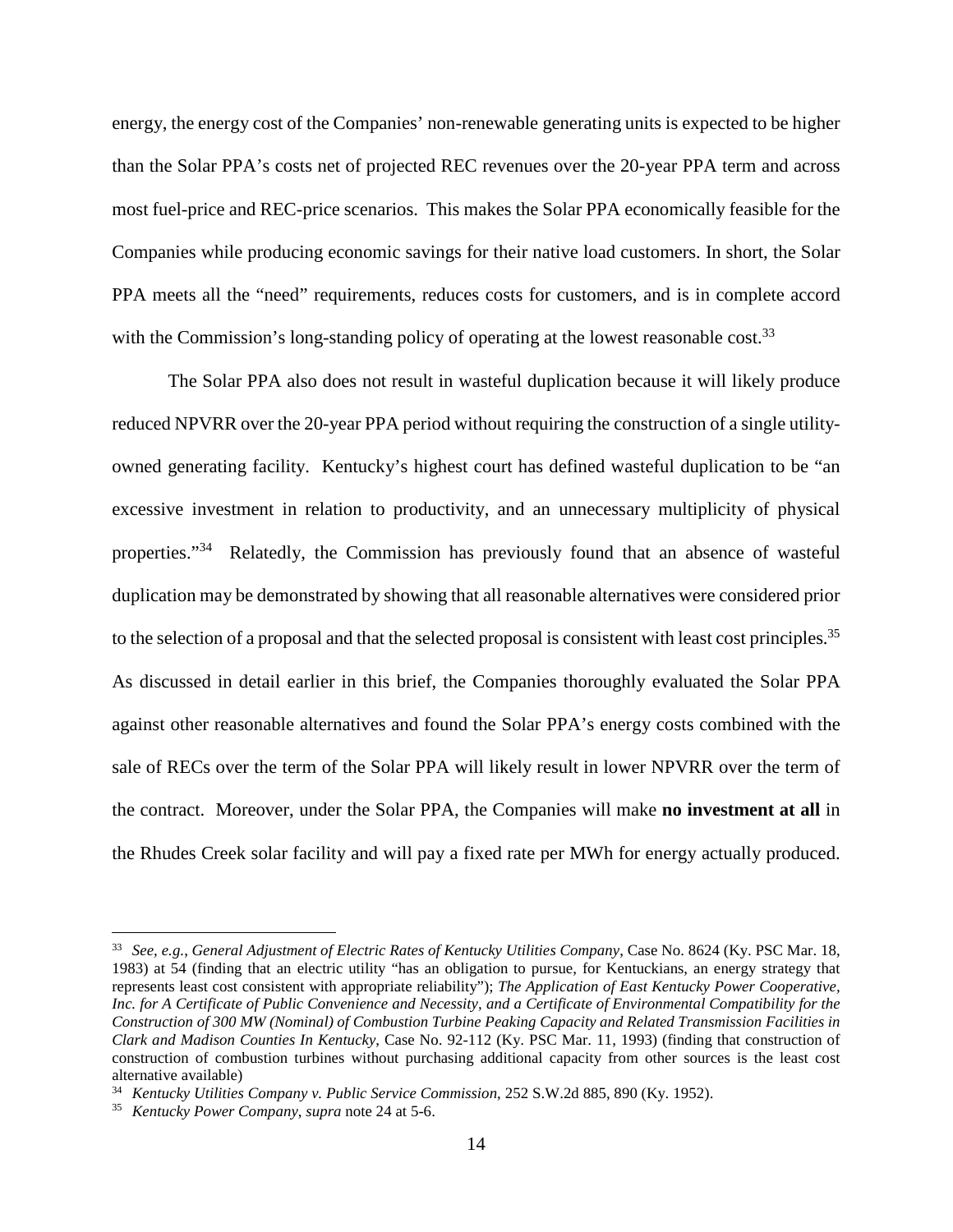In other words, the Solar PPA easily passes the "wasteful duplication" test because the Companies will pay only when the facility is productive, will have zero investment in the facility, and will not construct, own, or have operational or maintenance obligations associated with the Rhudes Creek solar facility, and because the Solar PPA will not result in stranding existing fossil-fuel resources.

In addition, the Commission has previously found that an absence of wasteful duplication may be demonstrated by showing that all reasonable alternatives were considered prior to the selection of a proposal and that the selected proposal is consistent with least cost principles.<sup>36</sup> The Companies thoroughly evaluated the Solar Power Contract against other reasonable alternatives and found the Solar Power Contract's energy costs combined with the sale of RECs over the term of the Solar Power Contract are expected to result in customers achieving lower energy costs over the term of the contract.

The energy that will result from the Solar Power Contract is not *per se* wasteful or uneconomical merely because it adds to the Companies' present potential energy supply or because the Companies' existing fossil-fuel generation capacity is sufficient to generate the energy needed by their native customers. Indeed, if it were always wastefully duplicative to acquire energy, no matter how low-cost, any time a utility had adequate existing energy resources, then a utility could not enter into an agreement to acquire even zero-cost energy. Such an outcome would only harm customers, and it is precisely why Kentucky's highest court has cautioned against using a mechanistic approach to ascertain whether the construction of utility facilities results in a wasteful duplication of facilities.<sup>37</sup>

<sup>36</sup> *Id.*

<sup>37</sup> *Kentucky Utilities Company v. Public Service Commission*, 252 S.W.2d 885, 890 (Ky. 1952)("An inadequacy of service might be such as to require construction of an additional service facility to supplement an inadequate existing facility, yet the public interest would be better served by substitution one large facility, adequate to serve all the consumers, in place of the inadequate existing facility, rather than constructing a new small facility to supplement the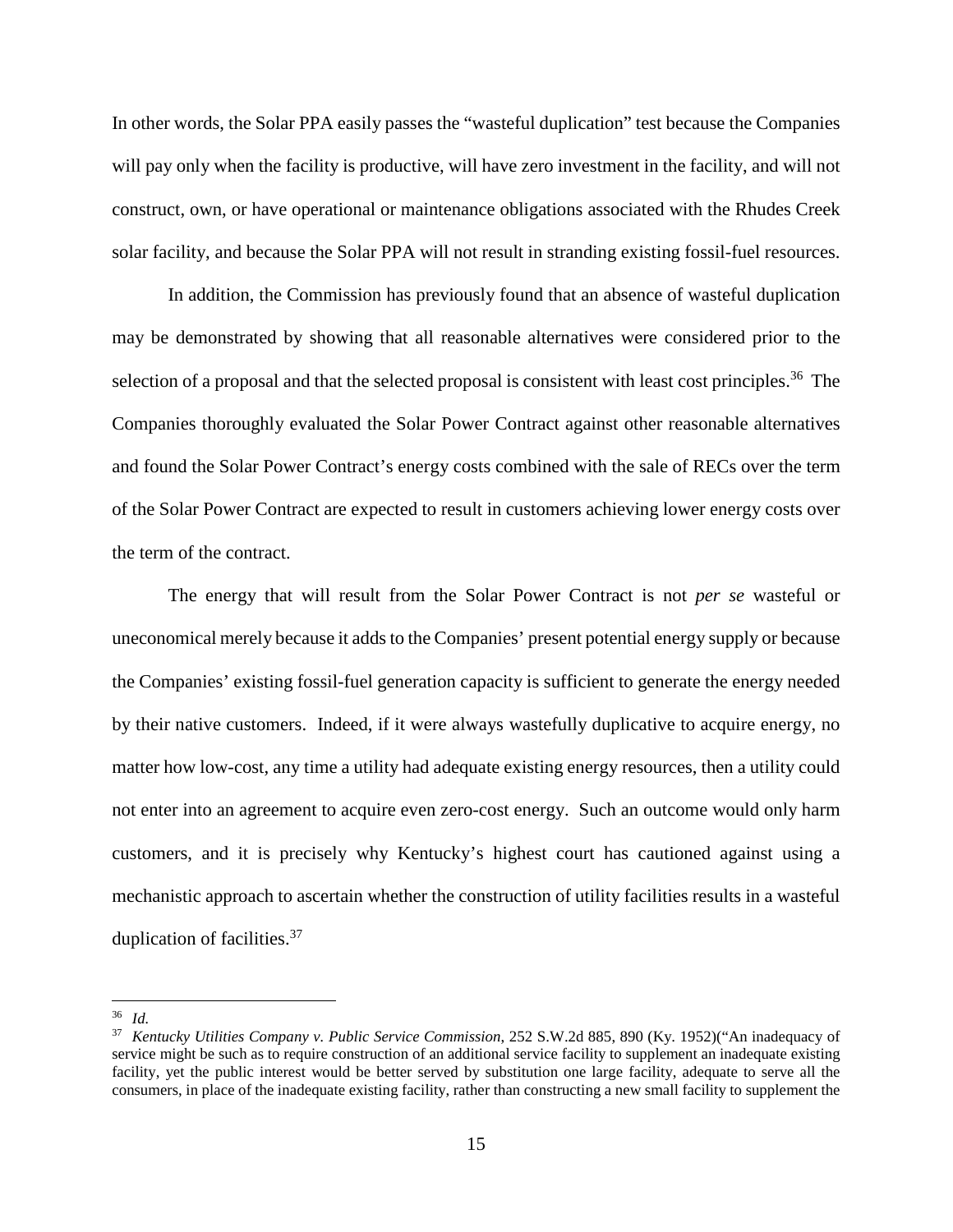Moreover, the cost-saving nature of the Solar PPA distinguishes it from other cases in which the Commission has applied KRS 278.020(1) criteria to deny approval to purchase power agreements. For example, the Commission denied Kentucky Power Company authorization to enter a wind-power contract largely because the agreement had "not been shown to be least-cost compared to Kentucky Power's available energy sources."<sup>38</sup> Similarly, the Commission denied South Kentucky RECC's request to enter into a PPA for firm energy and a capacity hedge because of the lack of evidence that the agreement would produce savings.<sup>39</sup> Unlike those cases, here the Companies have shown through extensive and uncontradicted evidence that the Solar PPA will likely reduce NPVRR net of REC-sale revenues across the 20-year PPA period and across a variety of fuel- and REC-price scenarios.

Applying the KRS 278.020(1) criteria in this way is consistent with Kentucky courts' guidance to the Commission not to overlook cost-effectiveness and the Commission's core policy objective of having utilities provide service at the lowest reasonable cost. For example, in a case involving a biomass purchase power agreement, the Court of Appeals held that the Commission was "required to consider … **the reasonableness of the costs in comparison with other alternatives**."<sup>40</sup> The Commission itself has stated that "'least cost' is one of the fundamental principles utilized when setting rates that are fair, just and reasonable,"<sup>41</sup> and that the principle of

existing small facility. **A supplementary small facility might be constructed that would not create duplication from the standpoint of an excess of capacity, but would result in duplication from the standpoint of an excessive investment in relation to efficiency and a multiplicity of physical properties**.")(emphasis added).

<sup>38</sup> *Kentucky Power Company*, *supra* note 23 at 6 (finding the cost of wind energy to be approximately \$43/MWh and Kentucky Power's existing cost of generation to be \$34/MWh).

<sup>39</sup> *Electronic Application of South Kentucky Rural Electric Cooperative Corporation for Approval of Master Power Purchase and Sale Agreement and Transactions Thereunder*, Case No. 2018-00050 (Ky. PSC Sep. 27, 2019).

<sup>40</sup> *Kentucky Industrial Utility Customers, Inc. v. Kentucky Public Service Commission*, 504 S.W.3d 695 (Ky. App. 2016) at 709 (emphasis added).

<sup>41</sup> *Kentucky Power Company*, *supra* note 23, at 5.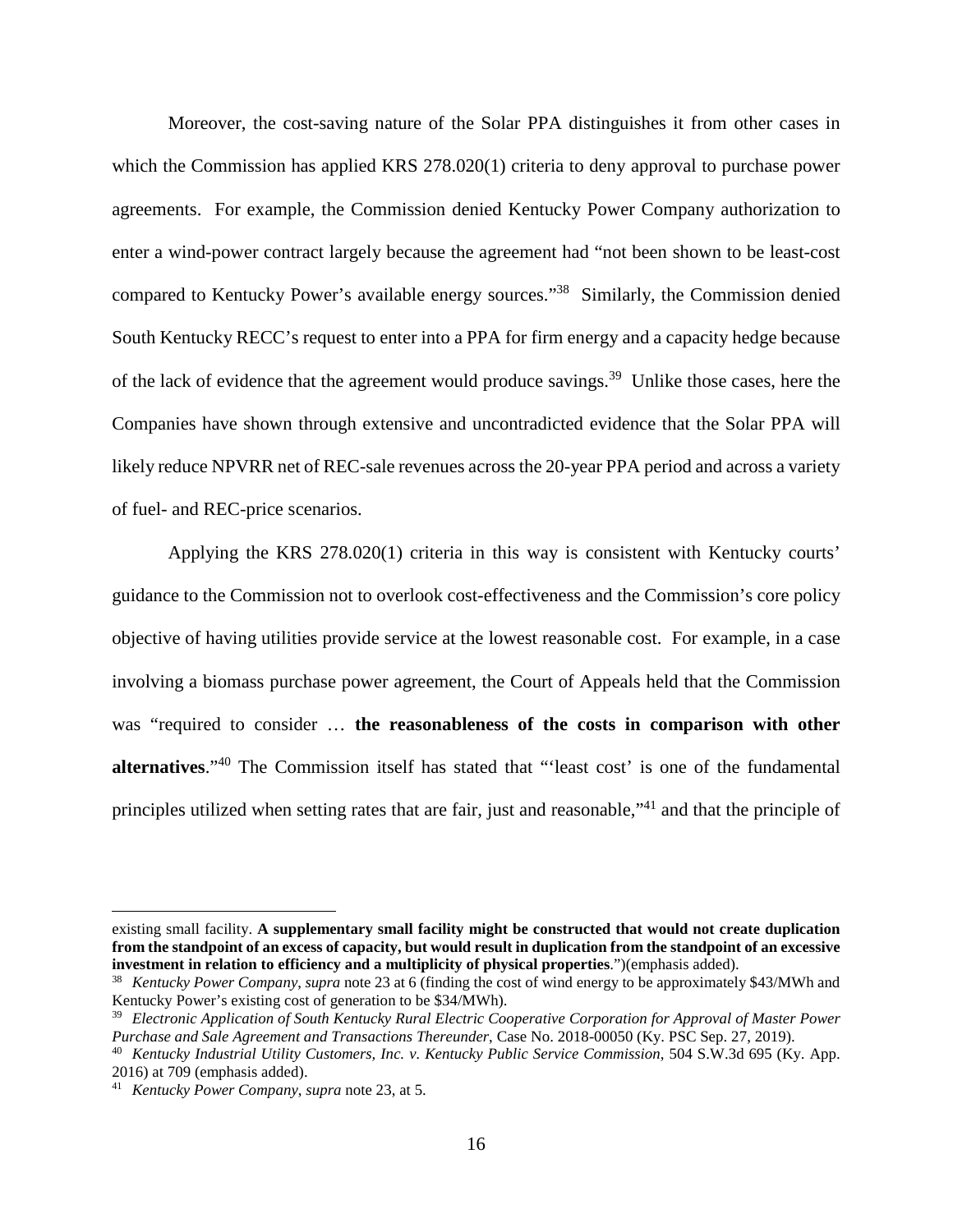least cost is "embedded in KRS 278.020(1)."<sup>42</sup> Moreover, the Commission has firmly declared that it "is responsible for ensuring that utilities provide safe and reliable electric service at **the least cost**."<sup>43</sup> It has directed all electric generation utilities to develop on a regular ongoing basis a "resource assessment and acquisition plan for providing an adequate and reliable supply of electricity to meet forecasted electricity requirements at the lowest possible cost."<sup>44</sup> And Kentucky's highest court has noted that one of the Commission's most important objectives is "providing **the lowest possible cost** to the ratepayers."<sup>45</sup> The Solar PPA is in complete accord with these high-court directives and the Commission's cornerstone lowest-reasonable-cost policy because it will likely reduce NPVRR (net of REC-sale revenues).

In addition, the Commission should not mechanistically apply KRS 278.020(1) to deny approval of economically beneficial agreements like the Solar PPA solely because the applying utility has adequate generating capacity. The Commission has stated, "The existence of excess capacity cannot be considered in isolation but must be carefully weighed with other relevant factors,"<sup>46</sup> and has instructed utilities filing for base rate changes to provide testimony concerning "the existing programs to achieve improvements in efficiency and productivity  $\ldots$ "<sup>47</sup>. The Solar PPA, in addition to meeting the needs of two major Kentucky manufacturers, employers, and utility customers, will increase efficiency by reducing net fuel costs. It will do so without

<sup>42</sup> *Id*.

<sup>43</sup> *Application of Kentucky Power Company For: (1) A General Adjustment of Its Rates For Electric Service; (2) An Order Approving Its 2014 Environmental Compliance Plan; (3) An Order Approving Its Tariffs And Riders; and (4) An Order Granting All Other Required Approvals and Relief*, Case No. 2014-00396 (Ky. PSC Jun. 22, 2015) at 34 (emphasis added).

<sup>&</sup>lt;sup>44</sup> 807 KAR 5:058, Section 8(1) (requiring all electric generation utilities to develop a "resource assessment and acquisition plan for providing an adequate and reliable supply of electricity to meet forecasted electricity requirements at the lowest possible cost.").

<sup>45</sup> *Public Service Commission v. Continental Telephone Company*, 692 S.W.2d 794, 799 (Ky. 1985) (emphasis added).

<sup>46</sup> *The Application of Kentucky-American Water Company for A Certificate of Convenience and Necessity Authorizing the Construction of Kentucky River Station II, Associated Facilities and Transmission Main*, Case No. 2007-00134 (Ky. PSC Apr. 25, 2008) at 41. *See also South Kentucky RECC*, *supra* note 23, at 29-30.

<sup>47</sup> 807 KAR 5:001 Section 16(7)(a).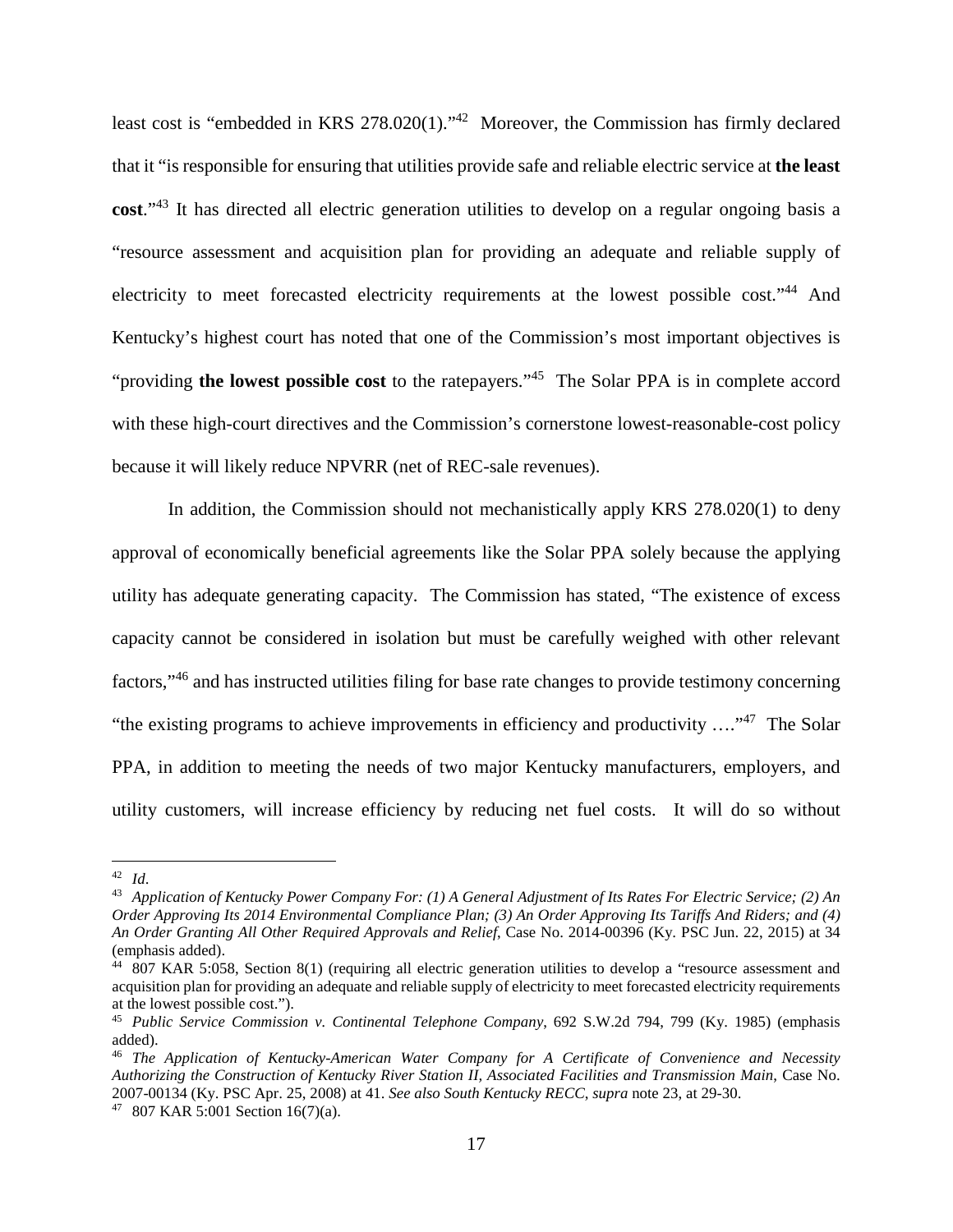increasing the Companies' owned capacity and without adding a single capacity or operating cost obligation. Essentially, the Companies have found a way to reduce fuel costs while making their service territories—and the Commonwealth—more attractive to two of their largest customers, all without adding to their rate bases or affecting their financial statements or credit ratings, which is to the benefit of all customers and the Commonwealth. It will also send a strong signal to other companies with sustainability goals that the Commonwealth is open for their business, thus promoting economic development and potentially adding load to the Companies' system that could help make even more economical use of the Companies' existing generating resources to the benefit of all of the Companies' customers.

In contrast, mechanistically applying KRS 278.020(1) to deny this application simply because the Companies have adequate generating resources to supply forecasted load could have significant negative implications. Such action could also limit the ability of important businesses in the Commonwealth to meet their corporate sustainability goals. In addition, it could discourage utilities across Kentucky from continuously investigating whether lower costs can be achieved. Such an outcome benefits no one. It is a powerful reason for the Commission to follow its own precedents and those of Kentucky's courts by approving the economically beneficial Solar PPA in its entirety and the related RPAs as proposed.

### **IV. The Solar PPA Is Reasonably Necessary and Appropriate to the Companies' Performance of Their Duties as Regulated Utilities and Therefore Meets the Requirements of KRS 278.300.**

The Solar PPA is reasonably necessary and appropriate for the Companies to meet their statutory duty to provide the services listed in their tariffs, and therefore satisfies the requirements of KRS 278.300.<sup>48</sup> KRS 278.030(2) requires utilities to provide "adequate, efficient and

<sup>48</sup> KRS 278.300 states in relevant part: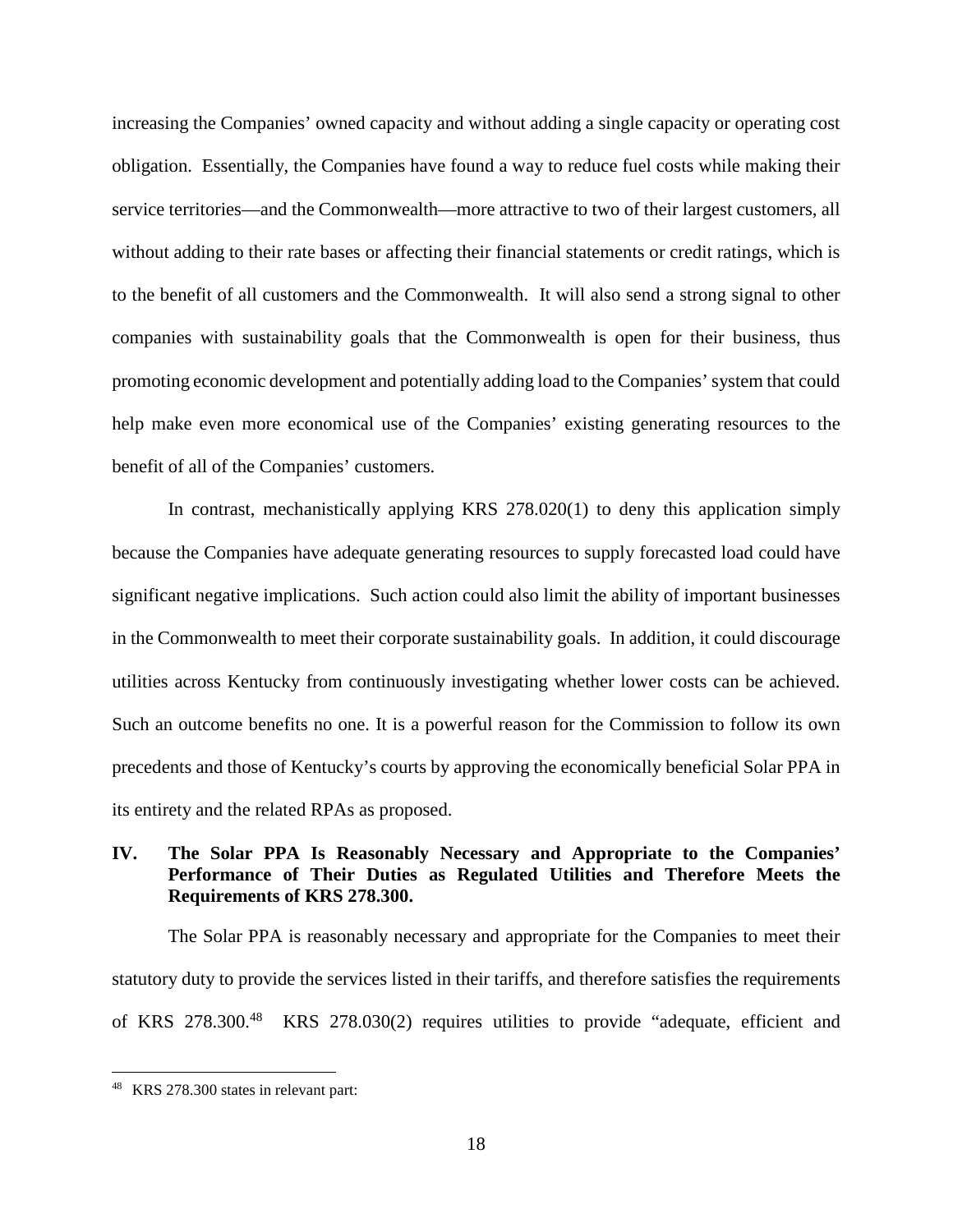reasonable service" in accordance with reasonable conditions established for the provision of such service. KRS 278.160 requires the Companies to comply with the provisions of their filed tariffs and to provide the services set forth in those tariffs.

Under Green Tariff Option #3, eligible customers may request that the Companies provide renewable power to meet some or all of their energy needs. Green Tariff Option #3 obligates the Companies to seek out and acquire new sources of renewable energy for these customers and to provide that power consistent with the tariff's provisions to meet the needs of their customers. The Solar PPA is necessary if the Companies are to provide enough renewable power necessary to satisfy two of their largest customers' requests for renewable energy and to do so at the lowest reasonable available price. Without the proposed PPA, the Companies cannot meet their statutory duty to these customers.

Toyota and Dow requested renewable energy to meet their corporate sustainability goals and have agreed to take such service in accordance with this tariff. These customers meet the eligibility requirements and have entered into the required RPAs.

Moreover, the 25 percent of the energy received under the Solar PPA that is proposed to be allocated to native load is also reasonably necessary for the Companies to meet their statutory duties as public utilities to **all of their customers**. The Companies must "furnish adequate, efficient and reasonable service" to all customers.<sup>49</sup> This foundational policy includes the obligation to procure energy at the lowest reasonable cost. The Commission has previously

The commission shall not approve any issue or assumption unless … [it] finds that the issue or assumption is for some lawful object within the corporate purposes of the utility, is necessary or appropriate for or consistent with the proper performance by the utility of its service to the public and will not impair its ability to perform that service, and is reasonably necessary and appropriate for such purpose.

<sup>49</sup> KRS 278.030(2).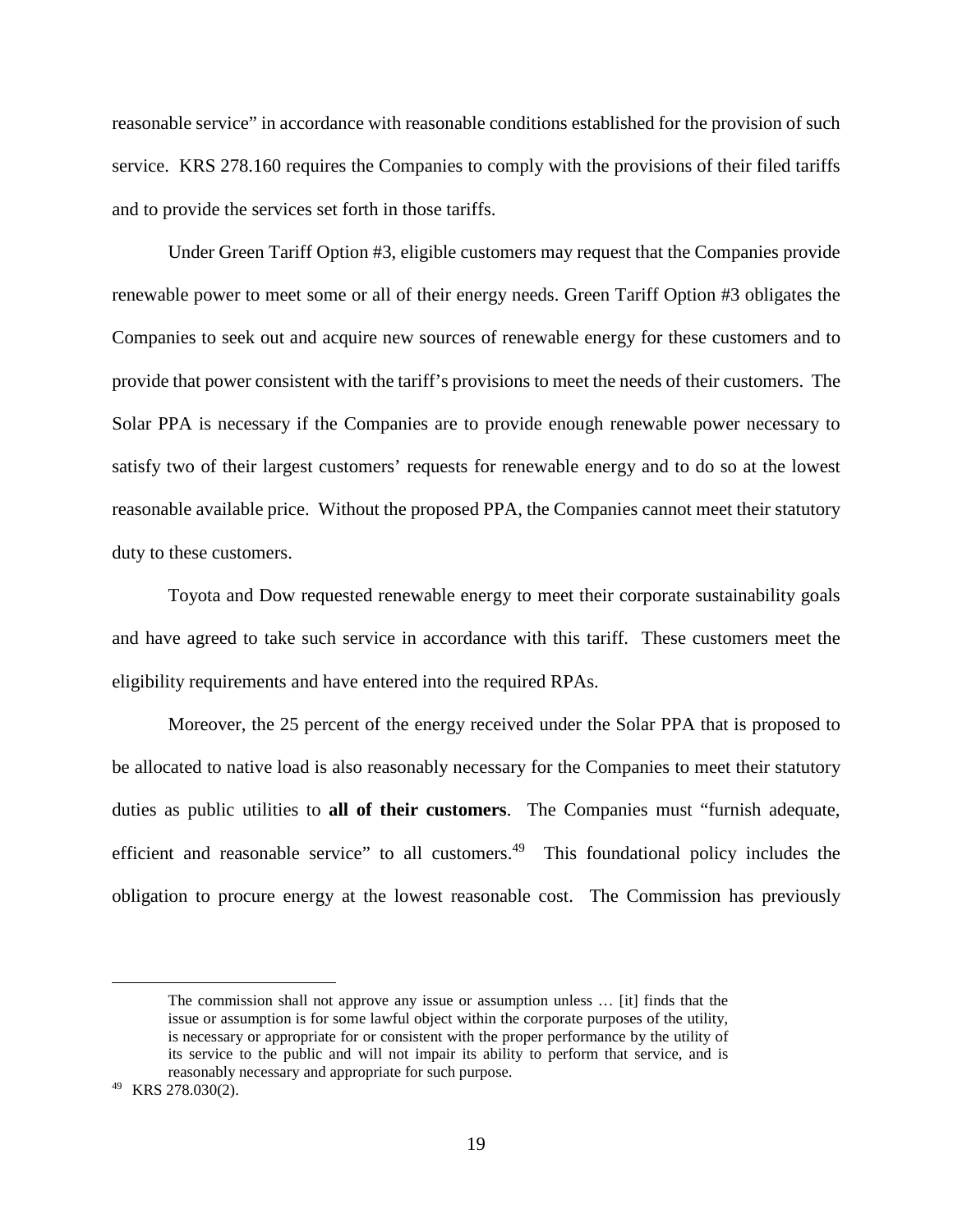declared: "All jurisdictional electric utilities should be intent on delivering electricity at the lowest possible cost."<sup>50</sup> This duty is further reflected in the Commission's fuel adjustment clause regulation, which imposes upon electric utilities the obligation to engage in fuel procurement practices that result in reasonable fuel costs for their ratepayers.<sup>51</sup> It is also reflected in the Commission's integrated resources planning regulation which requires the "state's electric utilities to meet future demand with an adequate and reliable supply of electricity at the lowest possible cost for all customers within their service areas."<sup>52</sup>

Twenty-five percent of the energy supplied under the Solar PPA will be allocated to all of the Companies' customers. The Companies' analyses of the proposed cost and expected fuel market prices, which no party to this proceeding has challenged and no evidence in the record has contradicted, shows that these ratepayers will benefit by receiving energy that is expected to be less costly<sup>53</sup> over the term of the Solar PPA than energy generated from the Companies' existing fossil fuel generation units or units that may be constructed in the future when the existing units are retired. This analysis shows that the purchased solar energy may annual NPVRR by as much as over the life of the Solar PPA.<sup>54</sup>

The Solar PPA will allow the Companies to substitute lower cost power for higher cost generation. The Companies' acquisition of the renewable energy to meet the needs of all customers is the functional equivalent of economy energy purchases.<sup>55</sup> Even though a utility may

<sup>50</sup> *Purchase of Long-Term Wholesale Power by Electric Utilities*, *supra* note 21 at 5.

<sup>51</sup> *See, e.g.*, 807 KAR 5:056, Section 3 (providing for the disallowance of unreasonable fuel charges).

<sup>52</sup> 807 KAR 5:058.

<sup>&</sup>lt;sup>53</sup> This cost takes into consideration the revenues that the Companies are expected to receive from the sales of the RECs related to the portion of the purchased renewable energy allocated to all customers.

<sup>54</sup> 2019 Resource Evaluation at 24.

<sup>&</sup>lt;sup>55</sup> "Economy energy is 'energy produced and supplied from a more economical source in one system, substituted for that being produced or capable of being produced by a less economical source in another system. Economy energy sales occur when utilities purchase energy from other utilities that can generate the energy at lower cost." *East Kentucky Power Cooperative's Request for A Declaratory Ruling on The Application of Administrative Regulation*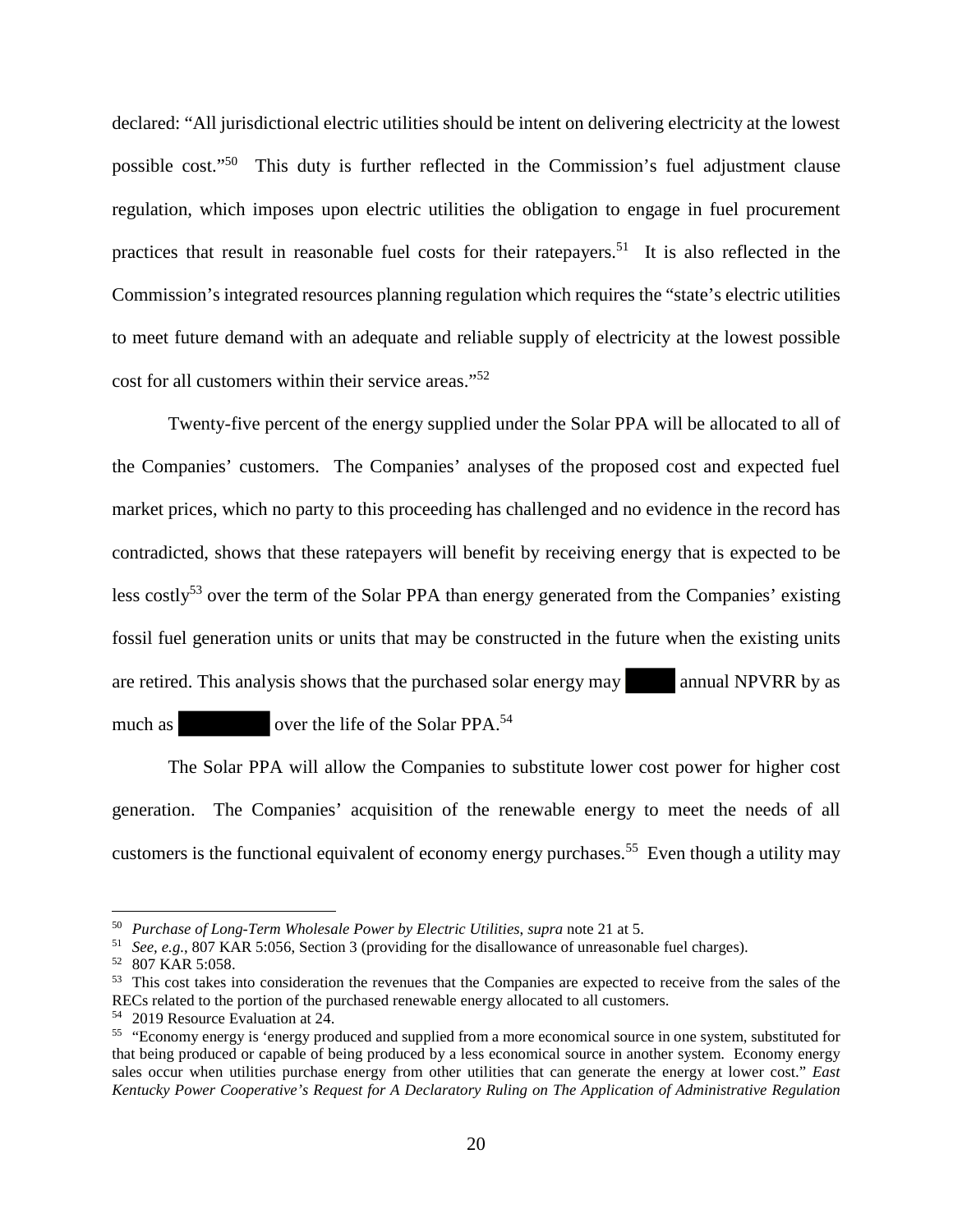have generation capacity to meet customer demand and thus energy, such adequacy does not excuse the utility from the Commission's approved duty to seek lower cost energy regardless of form. Where, as here, it is more economical and more beneficial to its customers if the utility purchases the energy rather than use its existing generation assets, the utility has a duty to do so. This duty is confirmed in the Commission's established position that "electric utilities should be intent on delivering electricity at the lowest possible cost"<sup>56</sup> and the longstanding view of Kentucky courts that one of the most important objectives of utility regulation is "providing **the lowest possible cost** to the ratepayers."<sup>57</sup>

The Companies' unrebutted analysis of the Solar PPA shows that in most of the periods that power is likely to be purchased it is expected to be less than the cost of fuel necessary for the Companies' fossil fuel generation units to produce the same energy. Moreover, the purchase of this energy will not result in any stranded purchased fossil fuel. In addition, it will allow the Companies to reduce their  $CO<sub>2</sub>$  emissions in a cost-effective manner and will provide the Companies with greater experience in the integration of solar generation into their existing generation fleet.

In summary, the Solar PPA is reasonably necessary and appropriate for the Companies to fulfill their obligations under Green Tariff Option #3 to procure renewable power for eligible customers and their statutory duty to provide efficient and reasonable service to all customers, a duty that includes providing electrical power to customers at the lowest reasonable cost. As noted above, the Solar PPA will also make the Companies' service territories more attractive to two of

*<sup>807</sup> KAR 5:056 To Its Proposed Treatment of Non-Economy Energy Purchases*, Case No. 2004-00430 (Ky. PSC Feb. 7, 2005) (citations omitted) at 4, fn. 2.

<sup>56</sup> *Purchase of Long-Term Wholesale Power by Electric Utilities*, supra note 21 at 5.

<sup>57</sup> *Public Service Commission v. Continental Telephone Company*, 692 S.W.2d 794, 799 (Ky. 1985) (emphasis added).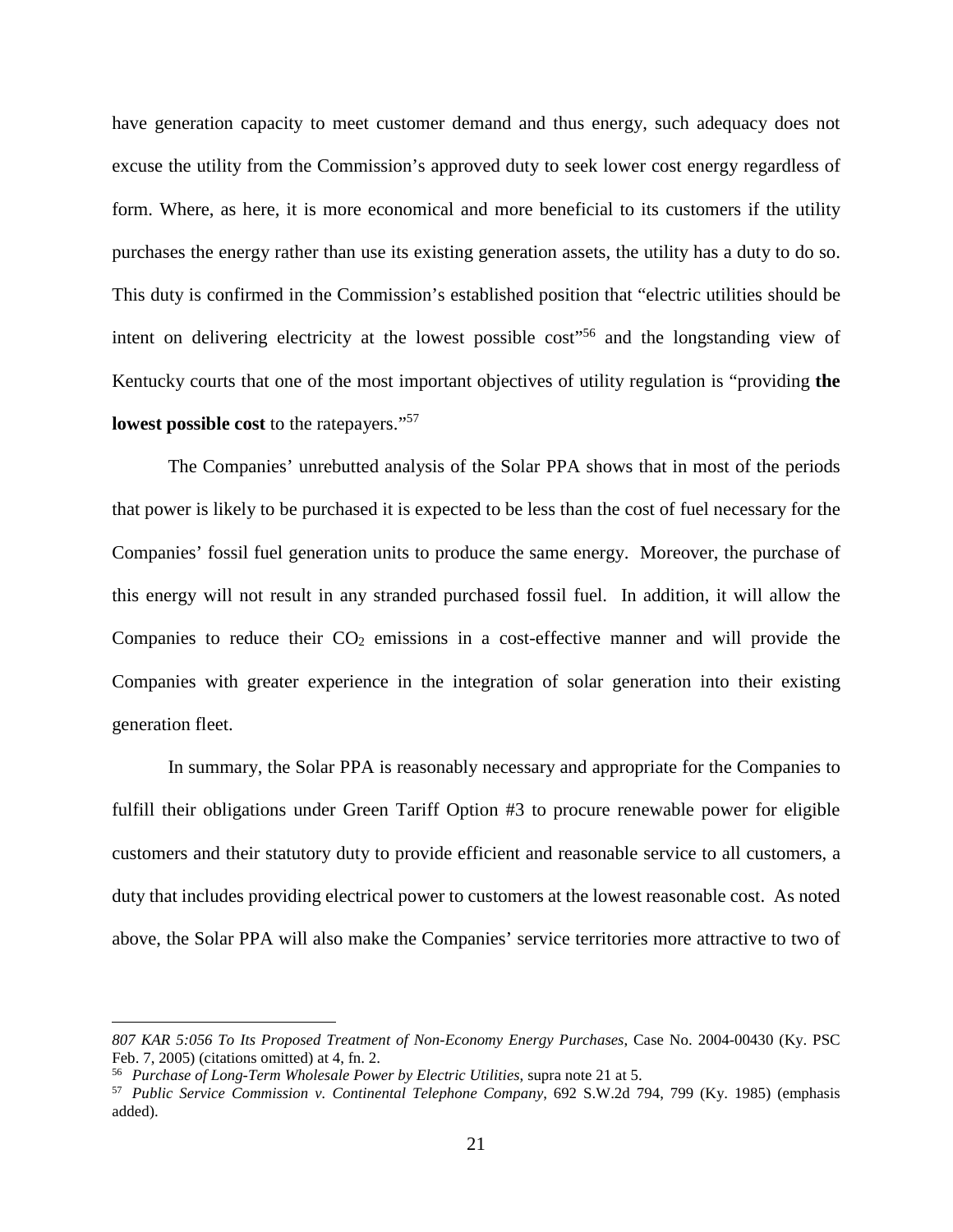their largest customers and will also send a powerful signal to other companies with sustainability goals that the Commonwealth is open for their business. It could therefore promote economic development and potentially add load to the Companies' system that could help make even more economical use of the Companies' existing generating resources. All of these are lawful objects for the Companies, consistent with the Companies' proper performance of service to the public, and will not impair the Companies' ability to perform that service, and the Solar PPA is reasonably necessary and appropriate for such purposes; in short, the proposed Solar PPA therefore meets all of the requirements for approval under KRS 278.300.

#### **CONCLUSION**

The Commission's decision in this case will send an unmistakable message to other companies with sustainability goals on whether the Commonwealth is open for their business and to customers on whether solar is a viable source of energy for Kentuckians in the future.

The Solar PPA is necessary for the Companies to meet their obligations under Green Tariff Option #3 and delivers energy at a cost, when combined with sales of renewable energy certificates, less than the variable costs of existing fossil-fuel generation over the term of the contract, and thus meets the criteria set forth in KRS 278.300. The duty to serve at the lowest reasonable cost is not trumped by a mechanical application of the KRS 278.020 criteria.

The Solar PPA and associated RPAs should be approved.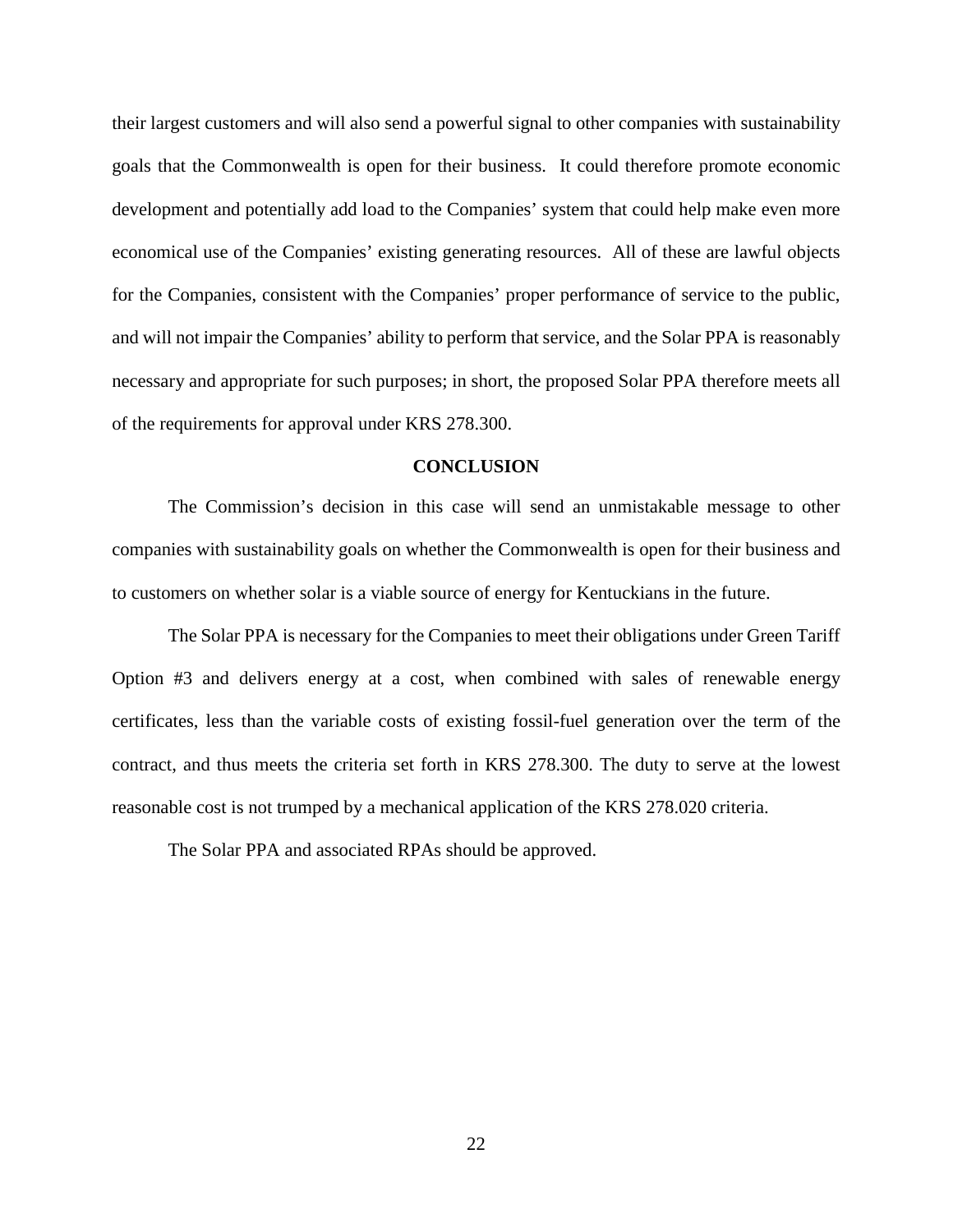Dated: April 9, 2020 Respectfully submitted,

Kendrick R. Riggs Stoll Keenon Ogden PLLC 500 West Jefferson Street, Suite 2000 Louisville, Kentucky 40202-2828 Telephone: (502) 333-6000 Fax: (502) 627-8722 kendrick.riggs@skofirm.com

Allyson K. Sturgeon Managing Senior Counsel Regulatory and Transactions LG&E and KU Services Company 220 West Main Street Louisville, Kentucky 40202 Telephone: (502) 627-2088 Fax: (502) 627-3367 allyson.sturgeon@lge-ku.com

*Counsel for Louisville Gas and Electric Company and Kentucky Utilities Company*